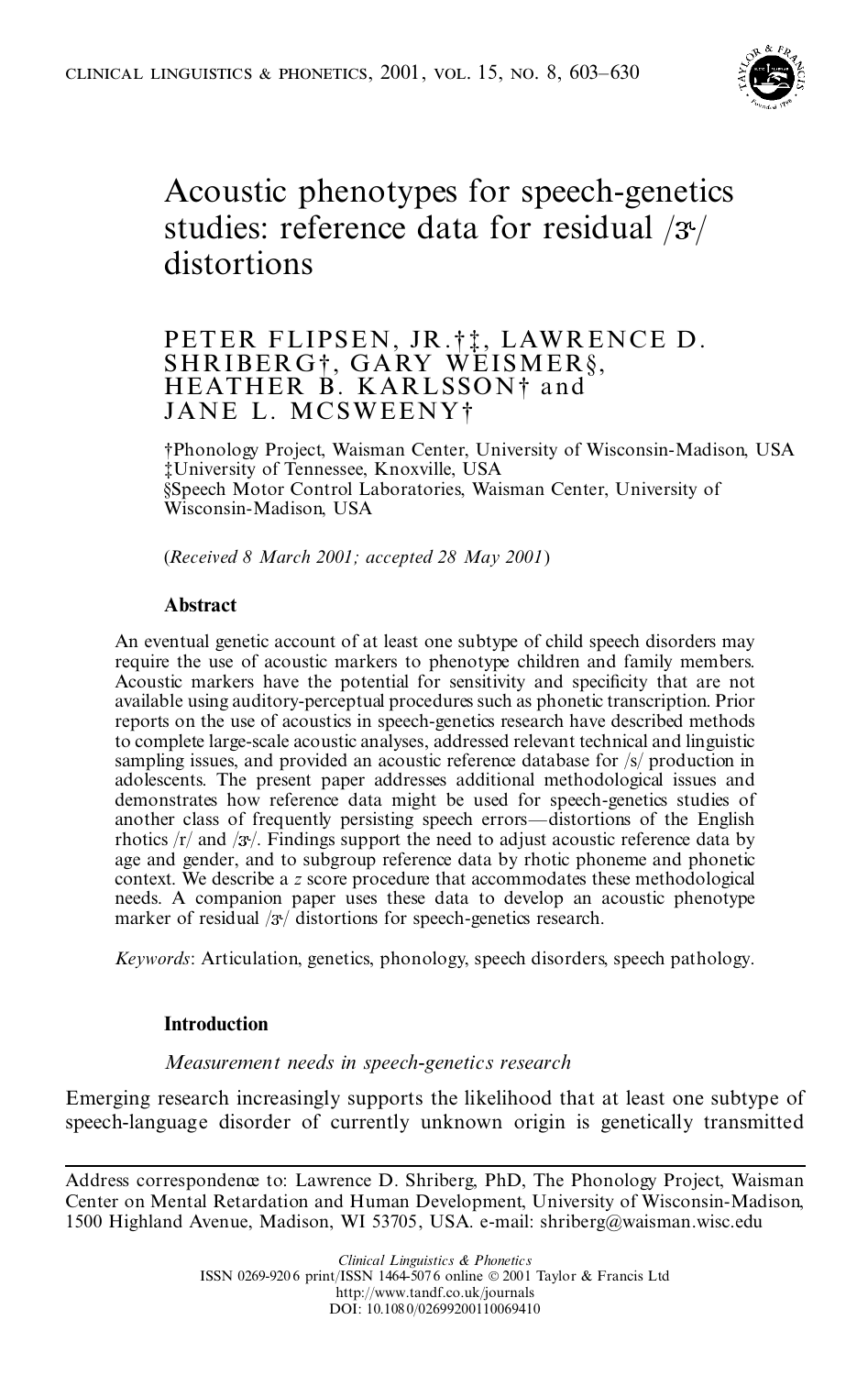(Matheny and Bruggemann, 1973; Tallal, Ross and Curtiss, 1989; Tomblin, 1989; Lewis and Thompson, 1992; Lewis, Cox and Byard, 1993; Shriberg and Kwiatkowski, 1994; Dixon, Matheny and Mohr, 1995; Felsenfeld, McGue and Broen, 1995; Lahey and Edwards, 1995; Bishop, North and Donlan, 1996; Van Der Lely and Stollwerck, 1996; Felsenfeld and Plomin, 1997; Shriberg, Aram and Kwiatkowski, 1997; Spitz, Tallal, Flax and Benasich, 1997; Fisher, Vargha-Khadem, Watkins, Monaco and Pembrey, 1998; Rice, Haney and Wexler, 1998; Tomblin and Buckwalter, 1998; Lai, Fisher, Hurst, Levy, Hodgson, Jeremiah, Povey, Jamison, Green, Vargha-Khadem and Monaco, 2000). As in other areas of genetics research, the eventual success of research on the genetics of child speech-sound disorders identification of the genetic loci and modes of transmission of what are currently termed 'developmental phonological disorders'—will require several types of epidemiologic data, including accurate lifespan information on the onset, severity, error patterns, and course of normalization of speech-sound errors as they aggregate in families (cf. Shriberg, 1993; Shriberg, Gruber and Kwiatkowski, 1994; Gruber, 1997; 1999).

For the goals of speech-genetics studies, phenotype research will require investi gators to address three interrelated measurement needs that heretofore have not been studied. The primary measurement need is for phenotyping methods that resolve validity and reliability constraints associated with narrow phonetic transcription of speech. Limitations in auditory-perceptua l systems for description and classi fication of segmental and suprasegmental behaviours have been discussed from several perspectives (e.g. Shriberg and Lof, 1991; McSweeny and Shriberg, 1995; Cucchiarini, 1996; Kent, 1996), with reviews underscoring problems of construct validity, examiner reliability, and retest measurement stability. Essentially, there are no auditory-perceptual 'gold standards' for the types of articulatory errors that might be included in phenotype criteria for speech disorders, such as clinical stand ards to define dentalized, lateralized, derhotacized, labialized, or velarized productions of consonant and vowel sounds. Without such auditory-perceptua l standards to guide cross-laboratory research, the validity and reliability of phenotypes that require information on such behaviours as part or all of the relevant inclusionary or exclusionary criteria for the phenotype cannot be assessed or assumed. The premise motivating the present study is that acoustic methods may have the requisite sensitivity and reliability to quantify the types of phonemic and subphonemic information needed for speech-genetics research (cf. Bond and Wilson, 1980; Maxwell and Weismer, 1982; Weismer, 1984; Hewlett, 1988; Forrest, Weismer, Elbert and Dinnsen, 1994; Gibbon, 2000).

A second methodological need in speech-genetics research is for valid phenotype markers to classify the prior and current speech status of family members whose speech error histories may be unavailable and/or unreliable by recall report (Parlour, 1991; Tomblin, Freese and Records, 1992; Lewis and Freebairn, 1993). Direct assessment of the speech of family members is useful, but may not be sufficient to determine affection status because prior speech errors may have corrected (i.e. false negatives). Central to the present concern, moreover, is the situation in which family members may have persisting errors that appear to be similar to the target disorder, but have different etiologic origins (i.e. false positives). Thus, in addition to adequate sensitivity and reliability, phenotype markers must have the requisite specificity to discriminate speakers with the target disorder from speakers with a similar appearing, but different disorder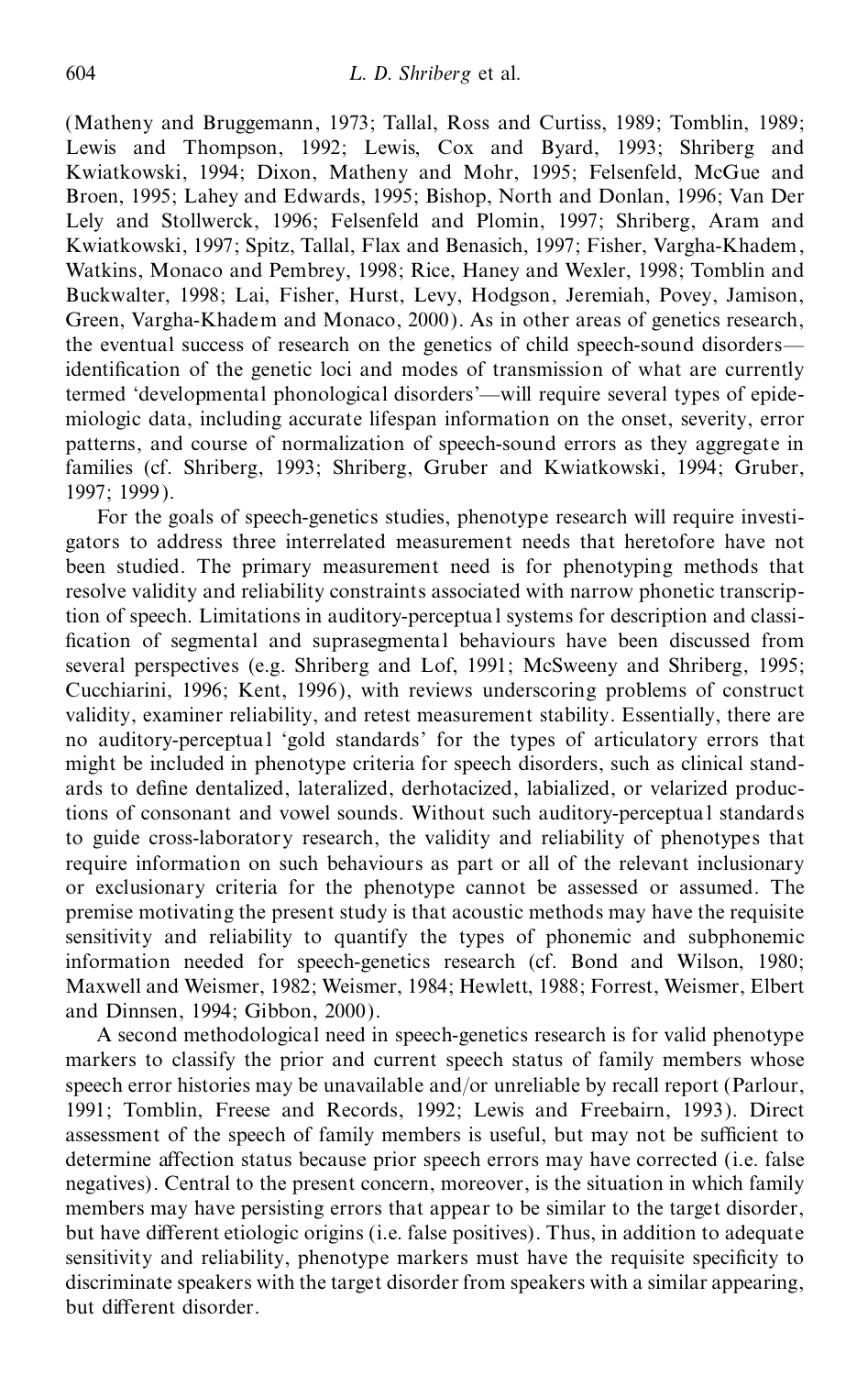On the working assumption that acoustic methods may have the sensitivity, specificity and reliability needed to identify and classify probands and affected relatives in speech-genetics research, the third methodological need is for lifespan acoustic reference data. As in all genetic epidemiologic research, lifespan reference data are needed in speech-genetics studies to define the range of both typical and atypical behaviour for speakers of each sex at all ages. Adolescent-age data are especially needed to cover the extended period during which speakers may finally normalize early and persistent speech-sound distortions. Epidemiologic data from prior work suggest that this time period might extend from approximately 9 years of age until 12 years of age or later (Shriberg and Austin, 1998). Adolescent-aged acoustic reference data have recently been reported for /s/ productions (Flipsen, Shriberg, Weismer, Karlsson and McSweeny, 1999). The Flipsen *et al*. (1999) report provides acoustic reference data for typical  $/s/$  production in 26 9–15 year-old children, including descriptive statistical data obtained from moments analysis. Associated research ( Karlsson, 1999; Karlsson, Shriberg, Flipsen and McSweeny, 2001) provides preliminary support for a possible acoustic marker for the subtype of residual /s/ distortions posited to be genetically transmitted. The present paper addresses the need in speech-genetics research to characterize another class of sounds that are frequently in error in clinical populations, US English rhotics.

#### *Acoustic characteristics of English rhotics*

The US English consonant  $\langle r \rangle$ , and vowels  $\langle 3r \rangle$  and  $\langle 2r \rangle$ , are among the last of the phonemes to be acquired by children and are among a small set of speech sounds (together with /s/, /z/ and /l/) that may persist as residual distortion errors in adolescents and adults (Shriberg, 1993; 1999; Lewis and Shriberg, 1994). Findings from the 14 acoustic studies of US English rhotics since approximately the middle of the past century (Peterson and Barney, 1952; Angelocci, Kopp and Holbrook, 1964; Lehiste, 1964; Klein, 1971; Dalston, 1975; Lindau, 1985; Chaney, 1988; Espy- Wilson, 1992; Weismer, Martin, Kent and Kent, 1992; Hagiwara, 1995; Hillenbrand, Getty, Clark and Wheeler, 1995; Westbury, Hashi and Lindstrom, 1998; Guenther, Espy-Wilson, Boyce, Matthies, Zandipour and Perkell, 1999; Lee, Potamianos and Narayanan, 1999; Espy-Wilson, Boyce, Jackson, Narayanan and Alwan, 2000) are summarized in table 1. Examination of table 1 indicates a number of methodological differences across studies (highlighted below) that constrain consensus on the acoustic characteristics of English rhotics.

#### *Speaker sample*

Beginning with the first two columns in table 1, the external validity of findings in the 14 studies is limited by sample size, with only five studies including more than 20 speakers (Peterson and Barney, 1952; Klein, 1971; Hillenbrand *et al*., 1995; Westbury *et al*., 1998; Lee *et al*., 1999). Although the age range in these studies spans 2 to 80 years, no one study provides data for the entire period of speech acquisition. The Lee *et al*. data do not extend to preschool children; information for older adults is available only in Weismer *et al*. (1992). Data are available for each sex in several studies that included adults (e.g. Peterson and Barney, 1952; Hagiwara, 1995), however, only Lee *et al*. provide child data by sex.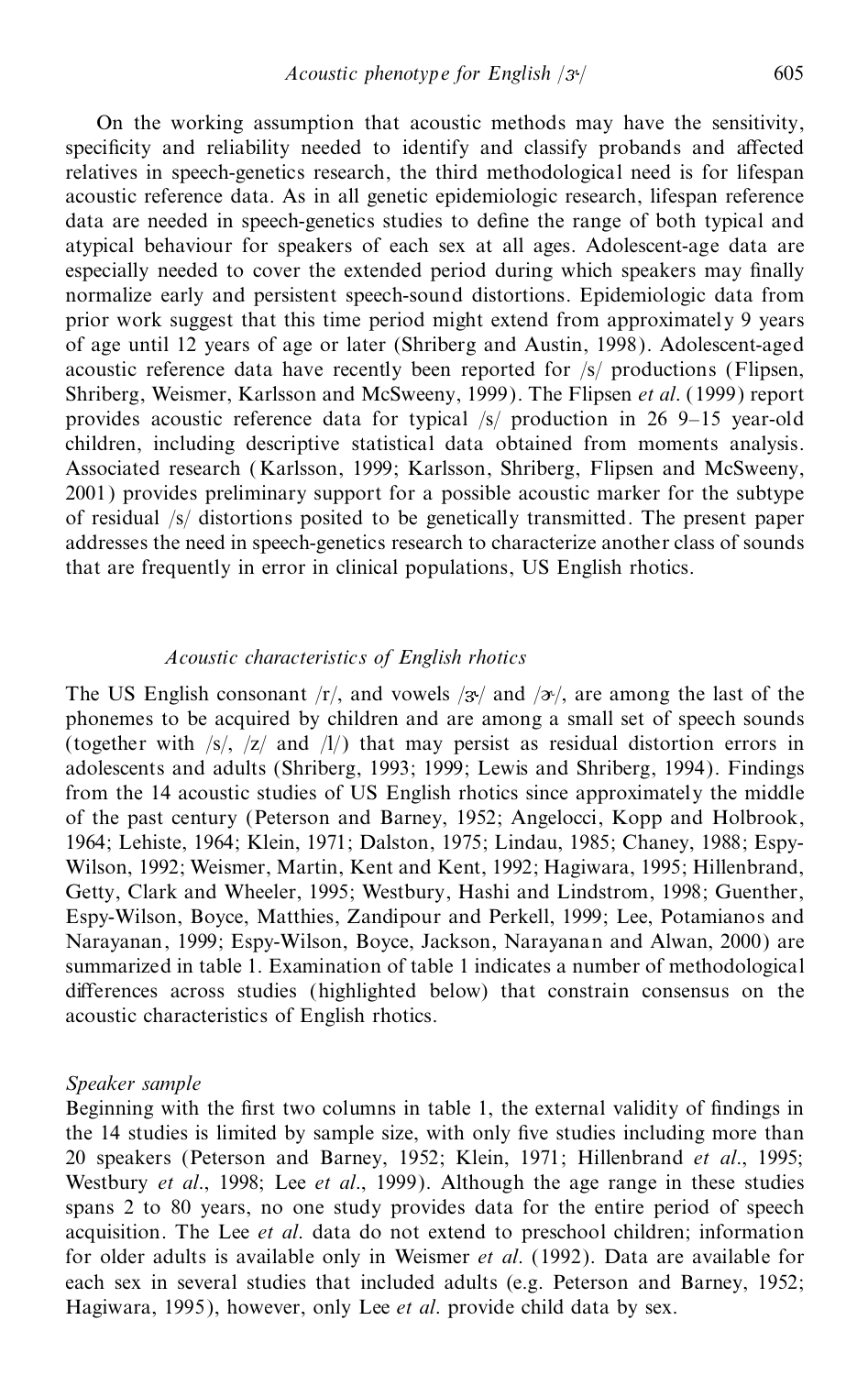|                               | Speaker sample                                                  |                                                           |                                                     | Linguistic sample                                                               |                                                                                                          |
|-------------------------------|-----------------------------------------------------------------|-----------------------------------------------------------|-----------------------------------------------------|---------------------------------------------------------------------------------|----------------------------------------------------------------------------------------------------------|
| Study                         | Groups <sup>a</sup>                                             | Ages <sup>b</sup>                                         | Task                                                | Target and environment                                                          | Acoustic variables                                                                                       |
| Peterson and Barney<br>(1952) | 28 women<br>15 children (SNR)<br>$33$ men                       | ANR<br>ANR<br><b>ANR</b>                                  | Isolated productions of<br>heard                    | (স্ত                                                                            | $f_0$ , F1, F2 and F3<br>frequency and<br>amplitude                                                      |
| Lehiste (1964)                | 5 men                                                           | <b>ANR</b>                                                | Single words in sentence<br>frame                   | (singleton), $/3$ <sup>t</sup> and $/3$ <sup>t</sup><br>Initial and final $/r/$ | F1, F2 and F3<br>frequency                                                                               |
| Angelocci et al. (1964)       | 18 adolescent boys                                              | $11 - 14$ yrs                                             | Reading sentence<br>containing heard                | $\mathcal{E}$                                                                   | $f_0$ , F1, F2 and F3<br>frequency and<br>amplitude                                                      |
| Klein (1971)                  | 24 children (SNR)                                               | $2 - 4$ yrs                                               | Imitation of single<br>words                        | Initial /r/ (singleton)                                                         | F2 and F3 transition<br>transition duration<br>onset and offset<br>frequency; F2<br>and rate             |
| Dalston (1975)                | $\frac{3}{2}$ men<br>$\frac{2}{6}$ women<br>$\frac{6}{4}$ girls | $19 - 27$ yrs<br>$3-4$ yrs<br>$3-4$ yrs<br>$18 \,\rm yrs$ | Single words (reading or<br>picture naming)         | Initial /r/ (singleton)                                                         | F2/F1 and F3/F1 ratio<br>frequency of F1, F2<br>and F3; transition<br>duration and rate;<br>Duration and |
| Chaney (1988)                 | $\frac{2}{2}$ boys                                              | $4-5$ yrs<br>overall                                      | Single words in sentence<br>frame (picture stimuli) | Initial $/r/$ (singleton and<br>cluster)                                        | F1, F2 and F3<br>frequencies                                                                             |
| Espy-Wilson (1992)            | $\frac{2}{2}$ men<br>$\frac{2}{2}$ women                        | <b>ANR</b><br><b>ANR</b>                                  | structured phrases<br>Single words in               | Initial (singleton and<br>cluster) and final/r/                                 | frequency (linear and<br>bark); F1, F2 and F3<br>F1, F2, F3 and F4<br>transition rates                   |
|                               |                                                                 |                                                           |                                                     |                                                                                 |                                                                                                          |

Table 1. Major design variables in studies reporting data on the acoustic description of  $|r|$  and  $|r|$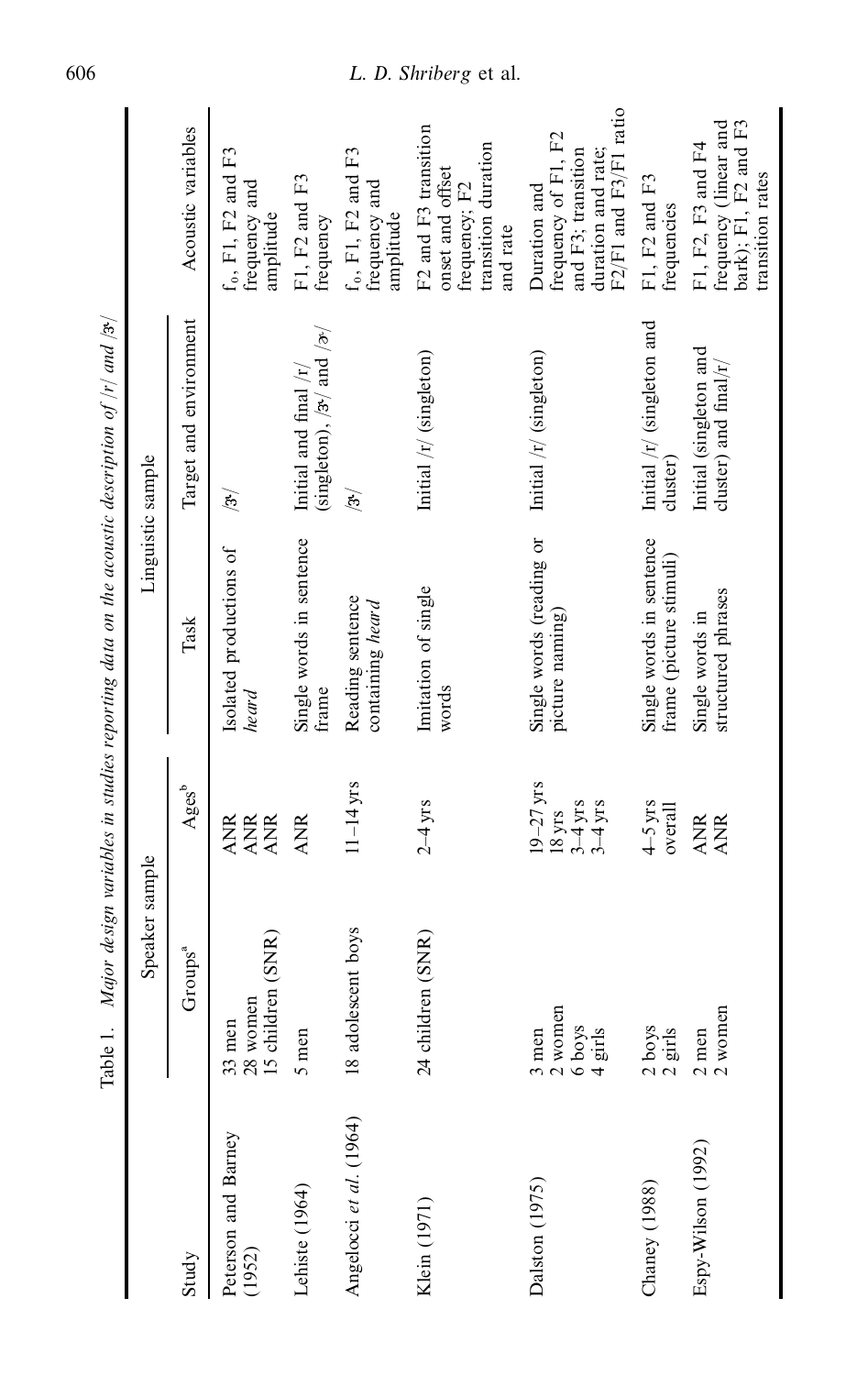|                                                                                                                        | Speaker sample                                    |                                                        |                                              | Linguistic sample                                             |                                                                                   |
|------------------------------------------------------------------------------------------------------------------------|---------------------------------------------------|--------------------------------------------------------|----------------------------------------------|---------------------------------------------------------------|-----------------------------------------------------------------------------------|
| Study                                                                                                                  | Groups <sup>a</sup>                               | Ages <sup>b</sup>                                      | Task                                         | Target and environment                                        | Acoustic variables                                                                |
| Weismer et al. (1992)                                                                                                  | $5 \text{ men}$                                   | $68 - 80$ yrs                                          | Isolated production of<br>row                | Initial $/r/$                                                 | frequency change of<br>F1 and F2 transitions<br>Onset frequency,<br>duration, and |
| Hagiwara (1995)                                                                                                        | $9$ women<br>$6$ men                              | $18 - 26$ yrs<br>overall                               | Single words in a<br>sentence frame          | (singletons) and $/3$ <sup>t</sup><br>Initial and final $/r/$ | F1, F2 and F3 (linear<br>and bark) frequency                                      |
| Hillenbrand et al.<br>(1995)                                                                                           | 48 women<br>$\frac{27}{19}$ boys<br>45 men        | $\frac{10-12}{10-12}$<br><b>ANR</b><br><b>ANR</b>      | Isolated production of<br>heard              | $\sqrt{3}$                                                    | frequency of f <sub>0</sub> , F1,<br>F2, F3 and F4<br>Duration and                |
| Westbury et al. (1998)                                                                                                 | 30 women<br>$23$ men                              | $18 - 37$ yrs<br>overall                               | Isolated production of<br>row and right      | Initial (singleton) /r/                                       | F1, F2 and F3<br>frequency                                                        |
| Guenther et al. (1999)                                                                                                 | 2 women<br>$3$ men                                | ANR<br>ANR                                             | Nonsense words in a<br>structured phrase     | Medial (singleton and<br>cluster) $/r$                        | F3 frequency                                                                      |
| Lee et al. $(1999)$                                                                                                    | 27 women<br>$229$ boys<br>$207$ girls<br>$29$ men | $25-50$ yrs<br>$25-50$ yrs<br>$5-18$ yrs<br>$5-18$ yrs | Production of bird in a<br>structured phrase | ভৈ                                                            | $f_0$ , F1, F2 and F3<br>frequency                                                |
| $Espy-Wilson$ et al.<br>(2000)                                                                                         | $\frac{2}{2}$ men<br>$\frac{2}{2}$ women          | <b>ANR</b>                                             | Single words in a<br>sentence frame          | Initial /r/, /3 <sup>,</sup> / and / <i>z</i> / $\degree$     | F1, F2, F3 and F4<br>frequency                                                    |
| <sup>o</sup> Data presented were collapsed across<br><sup>b</sup> ANR = ages not reported.<br>"SNR = sex not reported. | all contexts.                                     |                                                        |                                              |                                                               |                                                                                   |

Table 1. *(Continued)*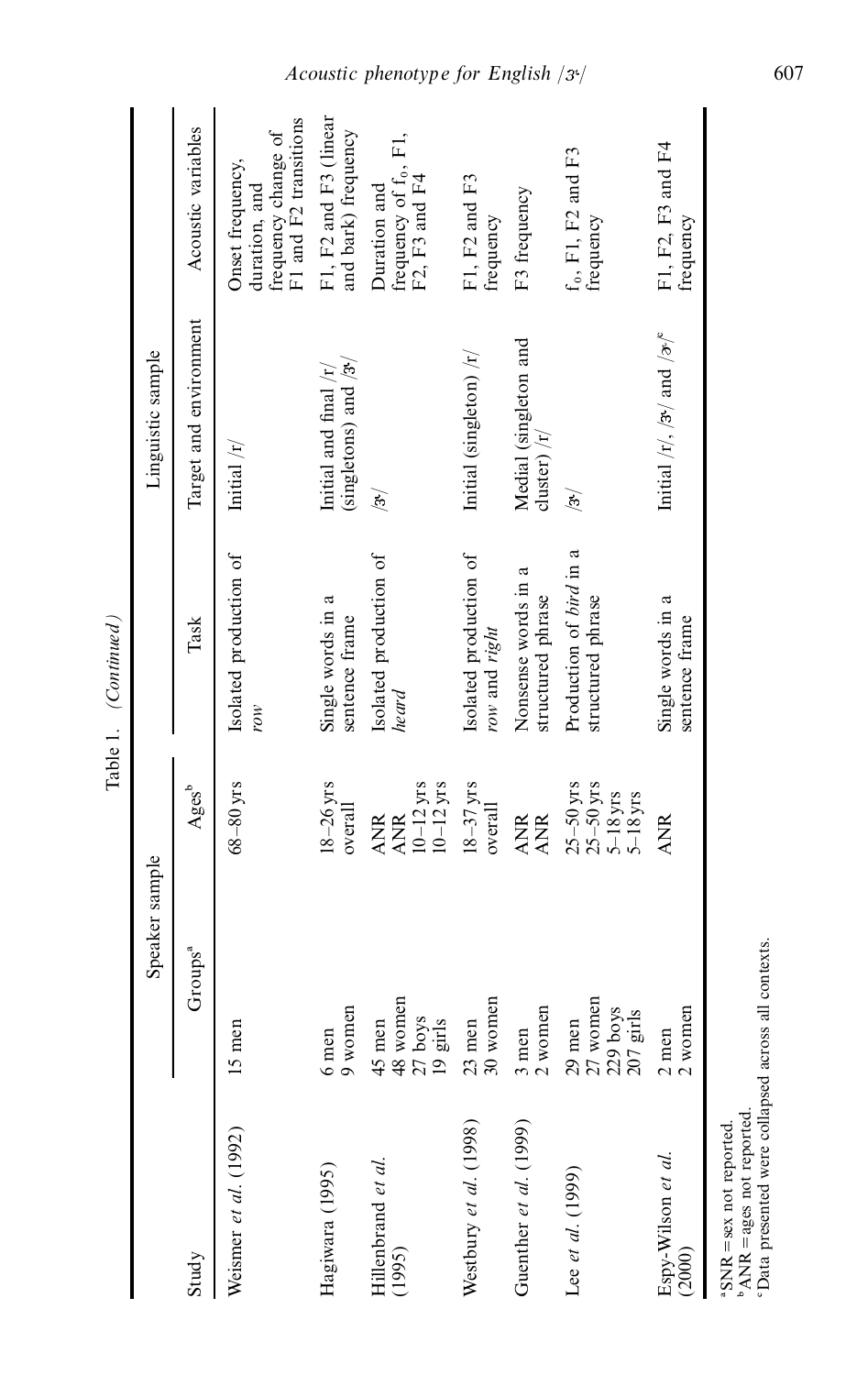# *Linguistic sample*

The entries in the middle columns in table 1 indicate the variety of speech tasks and targets sampled in the 14 acoustic studies. All studies evoked production of English words in structured tasks to control for linguistic context. In six of the 14 studies the rhotic sound was embedded in single words spoken in isolation (Peterson and Barney, 1952; Klein, 1971; Dalston, 1975; Weismer *et al*., 1992; Hillenbrand *et al*., 1995; Westbury *et al.*, 1998), which limits generalization of findings to rhotic sounds as they may be produced in decontextualized speech.

The entries in table 1 also indicate that few acoustic data are available on rhotic sounds in differing linguistic environments. Data on final  $\frac{r}{r}$  are provided in three studies (Lehiste, 1964; Espy-Wilson, 1992; Hagiwara, 1995), and these data are limited to adult speakers. Data on cluster contexts are available in three studies (Chaney, 1988; Espy-Wilson, 1992; Guenther *et al*., 1999), with the Chaney data the sole source of information on  $\frac{r}{\sqrt{t}}$  clusters in children. Few studies have examined more than a single context for the same set of speakers, making it difficult to construct across-context comparisons.

# *Acoustic variables*

The studies listed in table 1 have used two approaches to characterize the acoustics of English rhotics: description of the formant frequencies obtained at some point within the sound (11 of 14 studies) and/or description of the transitions between the rhotic sound and adjoining segments (five of 14 studies). Procedural differences within each approach make it difficult to compare data on the same acoustic variable. For example, investigators describing the formant frequencies for rhotic sounds have reported measurements based on the `steady-state portion' (Peterson and Barney, 1952; Dalston, 1975; Hagiwara, 1995; Hillenbrand *et al*., 1995; Lee *et al*., 1999 ), `onset of the steady-state' (Angelocci *et al*., 1964), the point at which `F2 and F3 are the closest to each other' (Lehiste, 1964), the point at which `F3 is the lowest' (Espy-Wilson, 1992; Guenther *et al*., 1999; Espy-Wilson *et al*., 2000), the `centre of the formant band' (Chaney, 1988), and the `onset of phonation' (Westbury *et al*., 1998). It is unclear whether such alternative measurement loci yield comparable formant data.

Variability in procedural conventions in acoustics studies has also been evident in studies examining formant transitions. Acoustic variables have included transition durations, transition extents, and rates of formant frequency change—either into or out of  $\langle r \rangle$  or  $\langle 3r \rangle$ . Klein (1971) reported a single value for transition duration, presumably assuming that formant changes occur in unison, but most investigators have tended to report separate values for each formant. Espy-Wilson (1992) reported the difference in formant frequencies between  $/r/$  and adjacent vowels, whereas most studies use the onset and offset frequencies of the transition itself to calculate frequency changes. Chaney (1988) discussed F2 transitions but reported only group differences, not mean values for her groups. Studies also differ in the data available for each formant. Specifically, Espy-Wilson (1992), Hillenbrand *et al.* (1995) and Espy-Wilson *et al*. (2000) included data for F1, F2, F3 and F4; 11 of the 14 studies provided data on F1, F2 and F3; Weismer *et al*. (1992) reported data for F1 and F2; Klein (1971) reported data for F2 and F3; and Guenther *et al*. (1999) reported data for F3.

As indicated in the right-most column in table 1, all investigators have reported linear (untransformed) frequency data; Espy-Wilson (1992) and Hagiwara (1995)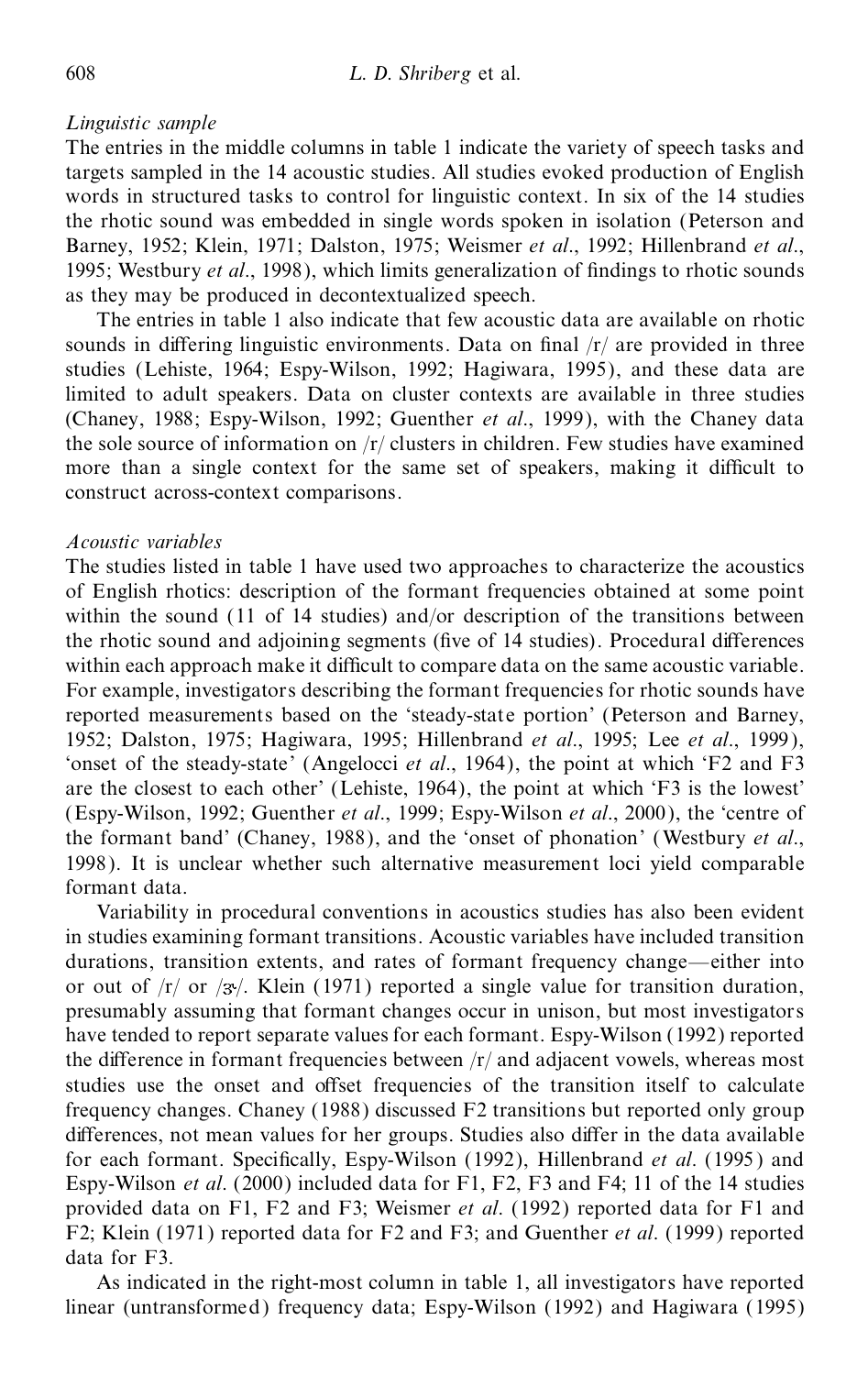also reported Bark-transformed formant values. The use of Bark transformations was presumably motivated by the possibility that the human auditory system may be more sensitive to relationships among formants than to absolute formant values, and in particular, to differences on a Bark scale (Syrdal and Gopal, 1986). Both Espy-Wilson (1992) and Klein (1971) reported untransformed differences between formants. Dalston (1975) reported untransformed formant ratios in an attempt to allow for comparisons between child and adult data.

# *Goals of the current study*

#### *Acoustic correlates of age and sex during adolescence*

The current report attempts to add to our understanding of the English rhotics for the purposes of speech-genetics research by addressing two questions that are especi ally relevant to child speech-sound disorders. The first is the question of potential acoustic differences associated with age and sex during the adolescent period. The period for normal speech-sound acquisition is thought to have its endpoint at approximately 9 years of age, but this period may be temporally shifted upwards for some individuals with speech-sound disorders (Shriberg *et al.*, 1994). For the latter children, the process of developing fully normal segmental production may continue well into the adolescent period.

It is reasonable to expect that modifications in the size and shape of the vocal tract that accompany puberty (Kent and Vorperian, 1995) may manifest acoustically as differences associated with both age and sex. The report cited previously (Flipsen *et al.*, 1999) found significant sex differences in the acoustics of  $\frac{s}{r}$  in adolescent speakers. The resonant nature of the English rhotics suggests that the need to control for age and sex differences in vocal tract structure may be especially crucial. Three of the studies in table 1 included adolescent speakers (Angelocci *et al*., 1964; Hillenbrand *et al*., 1995; Lee *et al*., 1999), and only Lee *et al*. provide data spanning the entire period of adolescence. Consistent with expectations associated with the physiological changes during development, Lee *et al.* reported significant age trends (decreasing frequency values with increasing age) and different patterns of change for each sex.

#### *Acoustic correlates of phonetic context*

The second question to be addressed in the current study concerns the effects of linguistic context on the production of English rhotics. Of the three studies in table 1 that included adolescents (Angelocci *et al*., 1964; Hillenbrand *et al*., 1995; Lee *et al.*, 1999), each limited the analysis to productions of vocalic  $\frac{1}{3}$  from a single target word. Reports that have examined across-context variations in other age groups have suggested significant differences across the various English rhotic forms. Lehiste, for example, reported differences among at least three rhotic variants (initial, vocalic, final) noting, for example, that  $\cdot$ ...the formant frequencies [F1, F2, F3] of initial allophones of  $\frac{r}{r}$  were consistently lower for every speaker than those of any other potential variant' (p. 58). Hagiwara (1995) reported similar findings for  $F1$ and F2 but not for F3. Olive, Greenwood and Coleman (1993, p. 225) noted distinctly lower values for F3 in prevocalic versus postvocalic  $\frac{r}{r}$  (what they termed 'dark' and 'light' /r/, respectively).

A previous report (Flipsen *et al*., 1999) indicated a need to retain acoustic data for /s/ separately by phonetic context. Relative to rhotic sounds, variations across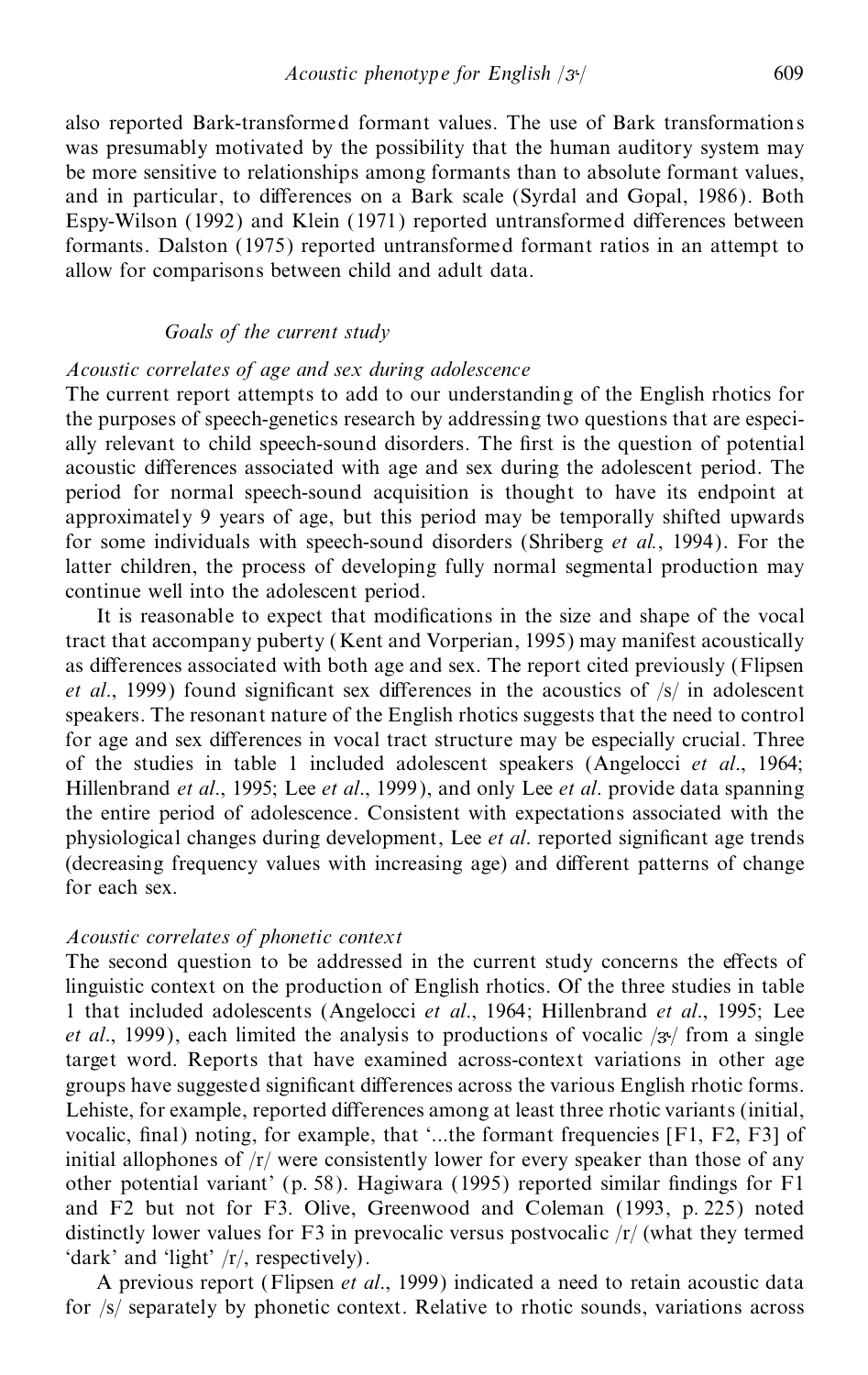linguistic contexts may have particular implications for the identification of disorder in speakers of non-standard dialects. For example, speakers of African-American vernacular English (AAVE) typically neutralize vocalic  $/\gamma$  to  $/\gamma$ , but use standard English versions of initial and medial consonantal /r/. Accordingly, samples of rhotic productions from speakers of AAVE should only be obtained from prevocalic and intervocalic contexts (Stockman, 1996) to preclude invalid conclusions about the articulatory correctness of AAVE speech samples pooled across all contexts.

#### **Method**

#### *Current study*

#### *Participants*

The primary data for this study were obtained from speech tokens produced by 26 typically speaking children (14 males, 12 females), who ranged in age from 9;7 to 15;2 (years;months), with a mean age of 12;4 (SD = 1;9). There was no significant age difference between female and male speakers,  $t(22)=0.01$ ,  $p=0.99$ . Details on the recruitment procedures and information on the participants are provided in the prior report on the acoustics of /s/ (Flipsen *et al*., 1999). Essentially these were typically speaking children nominated by teachers as classroom-matched controls for adolescent speakers with residual speech-sound disorders. All speakers had a Midwestern English dialect.

#### *The speech task*

A speech production task to assess production of  $\langle r \rangle$ ,  $\langle s \rangle$ , and  $\langle s \rangle$  was administered to each of the 26 children as part of a 90-minute assessment battery. Stimuli for the speech task consisted of five randomized lists of 24 words (120 total tokens) produced in the carrier phrase 'Say again'. Words were presented live by the examiner, who read from a typed list; the child could not see the list or the examiner's face during this task. Speakers were asked to repeat the target in the carrier phrase while maintaining loudness within a preset range as indicated by the VU meter on the tape-recorder. The examiner monitored the participants' alertness and performance and asked children to repeat a phrase if the target appeared not to be understood, was produced incorrectly, or contained obvious interword pauses or dysfluencies.

The present study involved acoustic analysis of the 60 items in the speech task that contained rhotic sounds. These 60 tokens consisted of five repetitions each of the following 12 words: *bird*, *burg*, *burr*, *ride*, *rude*, *rebel* (noun), *rebel* (verb), *pried*, *cried, tried, crude* and *prude*. These 12 words sampled consonantal  $\frac{r}{q}$  or vocalic  $\frac{r}{q}$ in four canonical forms, four word positions, and in several consonant and vowel contexts.

#### *Acoustic analysis*

Acoustic analyses of participants' responses to the speech task were accomplished by two trained research assistants, each of whom was randomly assigned to half of the participants. The assistants, who had completed a course in speech acoustics, followed a well-developed protocol for the analyses (Flipsen, Tjaden, Weismer and Karlsson, 1996). Using a Sony 5000EV tape-recorder as the input source, tokens were digitized using a Sound Blaster AWE32 PNP A/D soundcard connected to a Pentium-based PC. The signal was sampled at 22 kHz with 15 bits of quantization,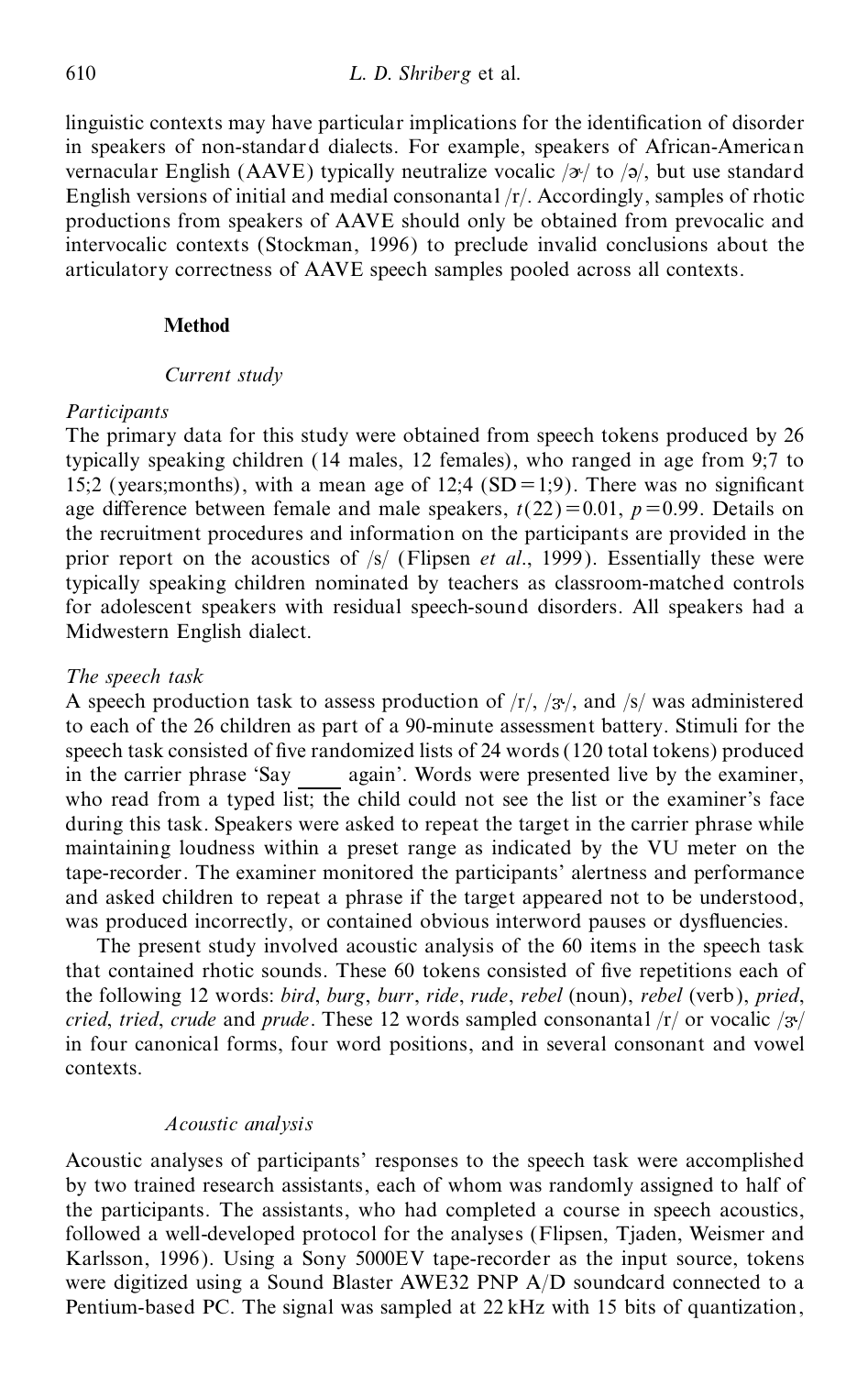a stop-band attenuation of  $-72$  dB, and low-pass filtered at 9.8 kHz using the record utility of the software program CSpeech (Milenkovic, 1996). The target word in the interval from the start of  $\sqrt{\text{ei}}$  in 'say' to the closure for  $\sqrt{g}$  in 'again' was isolated and stored. Words were eliminated during digitization if they were mispronounced or incomplete, included extraneous paralinguistic (laughs, yawns) or linguistic (epenthetic consonant or vowel) sounds, included dysfluencies, or obvious interword pauses, or if the rhotics had insufficient formant energies for analysis needs. Pauses, defined as any period of silence 250 ms or longer (Miller, Grosjean and Lomanto, 1984), were measured from the wide-band spectrograms generated with a bandwidth of  $500$  Hz. To ensure that there was sufficient acoustic energy present in both F2 and F3 of  $/r$  and  $\frac{3\pi}{2}$ , tokens were evaluated during both digitization and subsequent measurements and rejected if both formants could not be reliably tracked throughout their entire duration from the preceding segment to the following segment.

Of 1,560 possible tokens (60 tokens  $\times$  26 subjects), 281 (18%) met one or more of the exclusionary criteria and were rejected. To be included in the statistical analyses, speakers needed to produce at least three acceptable tokens for that word because the token values for each speaker were to be averaged for each word. The yield after all exclusions was 1,216 (78%) useable tokens. Token loss was most frequently due to insufficient energy present in F3, a problem reported by other investigators (e.g. Hoffman, Stager and Daniloff, 1983; Huer, 1989). With one exception, the exclusions did not result in large per-speaker or per-target losses. The exception was for the word *rebel* (noun) in which only six male and eight female speakers produced at least three useable tokens. Because only 56 useable tokens  $(43\% \text{ of the intended tokens})$  were available for *rebel* (noun), findings for this target word should be viewed with some caution.

For all 12 words, the formant frequencies of F1, F2 and F3 were calculated for  $/r/$  and  $/3$ <sup>-</sup>/within the constriction interval (the region where F2 and F3 are closest together; the same locus was used by Lehiste, 1964). Within the constriction interval, the flat portion was identified visually on a spectrogram generated using a  $500 \text{ Hz}$ bandwidth, and both formant values were measured at the same point in time. When there was no flat portion (e.g. in  $/r/$  cluster contexts in which the formants might rise immediately after the burst release of the stop), the point in time where F3 was lowest was used to make the measurements for all three formants. The frequencies were identified by first isolating the centre  $20 \text{ ms}$  of the flat portion (or a  $20 \text{ ms}$ ) window centred at the low point of F3 in the case of cluster contexts). CSpeech was then used to compute an LPC (Linear Predictive Coding) spectrum with 24 coefficients. Initially, only F2 and F3 were measured because data on F1 were not viewed as crucial to  $\frac{r}{\sqrt{r}}$  or  $\frac{r}{3\sqrt{r}}$  (i.e. F1 cannot be used to distinguish  $\frac{r}{r}$  from other semivowels or vowels; Dalston, 1975). For completeness, however, information on F1 was obtained several months after the initial period of data reduction. By that time, one of the original research assistants was no longer available; therefore, all F1 measurements were made by a single assistant.

#### *The Lee* et al. *database*

The Lee *et al*. (1999) data were considered the secondary data source required to address the two goals of the present study. The critical contribution of these data was that the means and standard deviations reported were based on relatively large cell sizes and were reported separately for each sex. The Lee *et al*. database included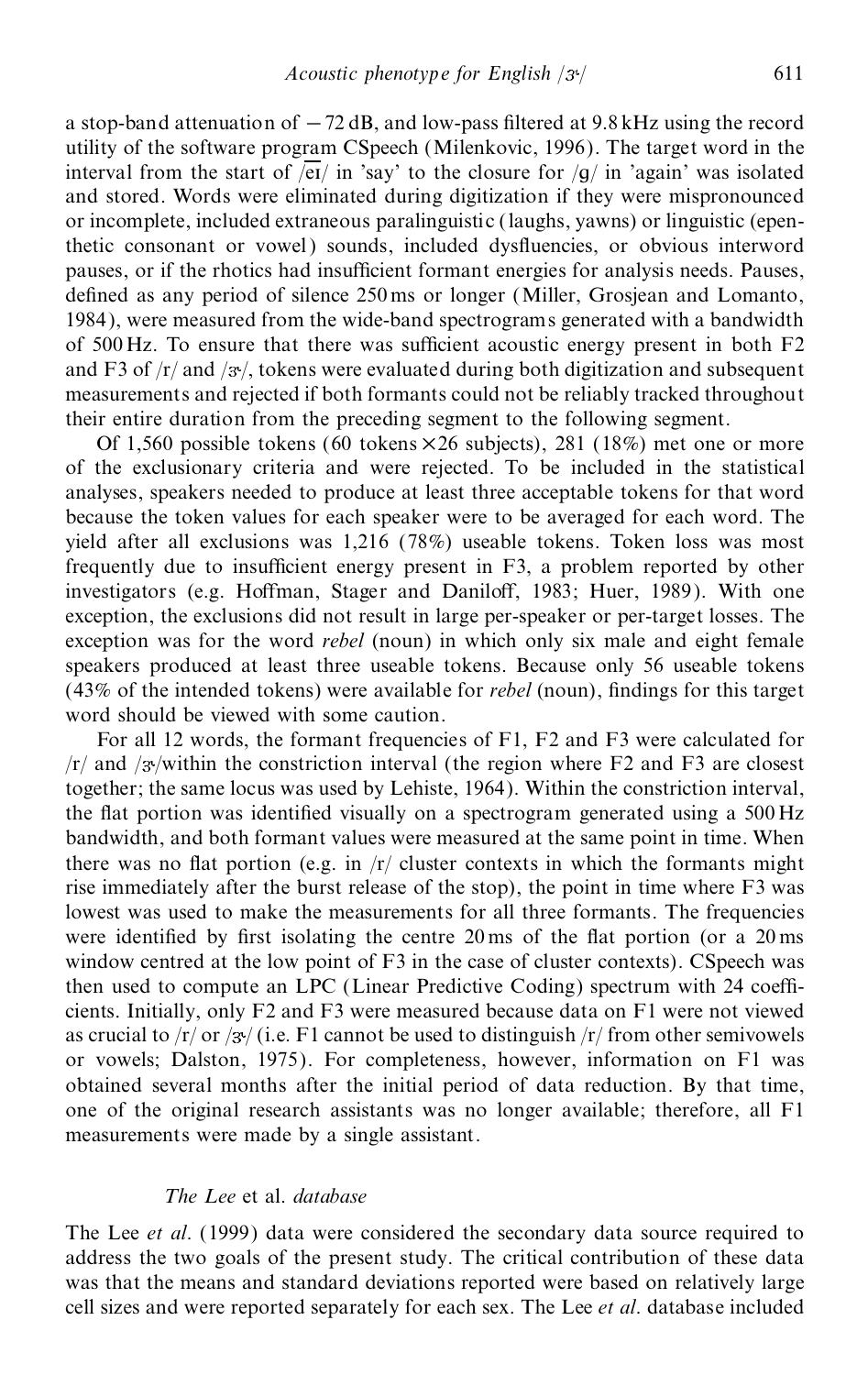the stressed rhotic vocalic  $/3$ , obtained on 1–2 tokens of the single target word *bird* produced by each speaker. Note that the word *bird* was also a stimulus item in the current study, which included fewer participants but a larger corpus of target words. In addition to a common target word, the study by Lee *et al*. and the current study were both based on data obtained using the similarly structured-phrase tasks, 'I say a again' and 'Say again', respectively.

#### *Statistical design*

Potential effects of physiological changes during puberty on the acoustics of the two English rhotic sounds were examined using three approaches. First, the formant frequency data were examined to identify possible age trends and sex differences. Second, relative relationships (differences and ratios) between  $F2$  and  $F3$  were tested to determine if they provided adequate control for age trends and sex differences. Formant difference  $(F3-F2)$  was used because Klein  $(1971)$  noted that  $\ldots$ , the difference between the F2 and F3 origin discriminate reliably between good and poor attempts [at  $/r/l$ ...' (p. 548). Formant ratio (F3/F2) was used because Dalston (1975) has suggested that ratios of the formant frequencies to each other might allow for comparisons between child and adult productions. The third approach was to control for observed age trends and sex differences by the use of *z* scores derived from data available from the study by Lee *et al*. (1999 ).

Consistent with the approach used in 10 of the 14 studies in table 1, acoustic analysis was conducted on data from three formant frequencies (F1, F2 and F3) obtained within the rhotic sound. Although 5 of the 14 studies in table 1 included analysis of formant transitions between the rhotic target and adjacent segments ( Klein, 1971; Dalston, 1975; Chaney, 1988; Espy-Wilson, 1992; Weismer *et al*., 1992), the current focus was on the independent characterization of rhotic sounds. Transitions were examined in this dataset but are not reported here. It should also be noted that although Bark transformations have been shown to help distinguish among the semivowels (Espy-Wilson), they were not used for the present study because Hagiwara (1995) has demonstrated that such transformations provide no advantage over untransformed values in normalizing sex differences.

Statistical comparisons in the current study were made with significance set at a liberal  $\alpha$  level of 0.05, rather than a lower Bonferroni corrected value. The exploratory nature of the current study suggested that the need to minimize Type II errors was as important as the need to minimize Type I errors. Except as indicated, cell sizes in the current study limited analyses to univariate comparisons. Note also that to avoid mixing across-token variance with across-speaker variance, all analyses used one averaged value for each speaker.<sup>1</sup>

#### *Reliability estimates*

*First estimate*. Reliability estimates for the acoustic measures were completed as part of a larger project that included a total of 122 speakers and were carried out in two phases. Table 2 includes a summary of the findings. Immediately following the acoustic analysis, each assistant reanalysed 24 (3.9%) of the tokens from a randomly selected 2 (15.4%) of the approximately 13 speakers they had each analysed. Interjudge reliability was also estimated by having each assistant analyse 24 (3.9%) of the tokens randomly selected from two (15.4%) of the speakers originally measured by the other assistant. A total of 48 (3.9%) of all the tokens were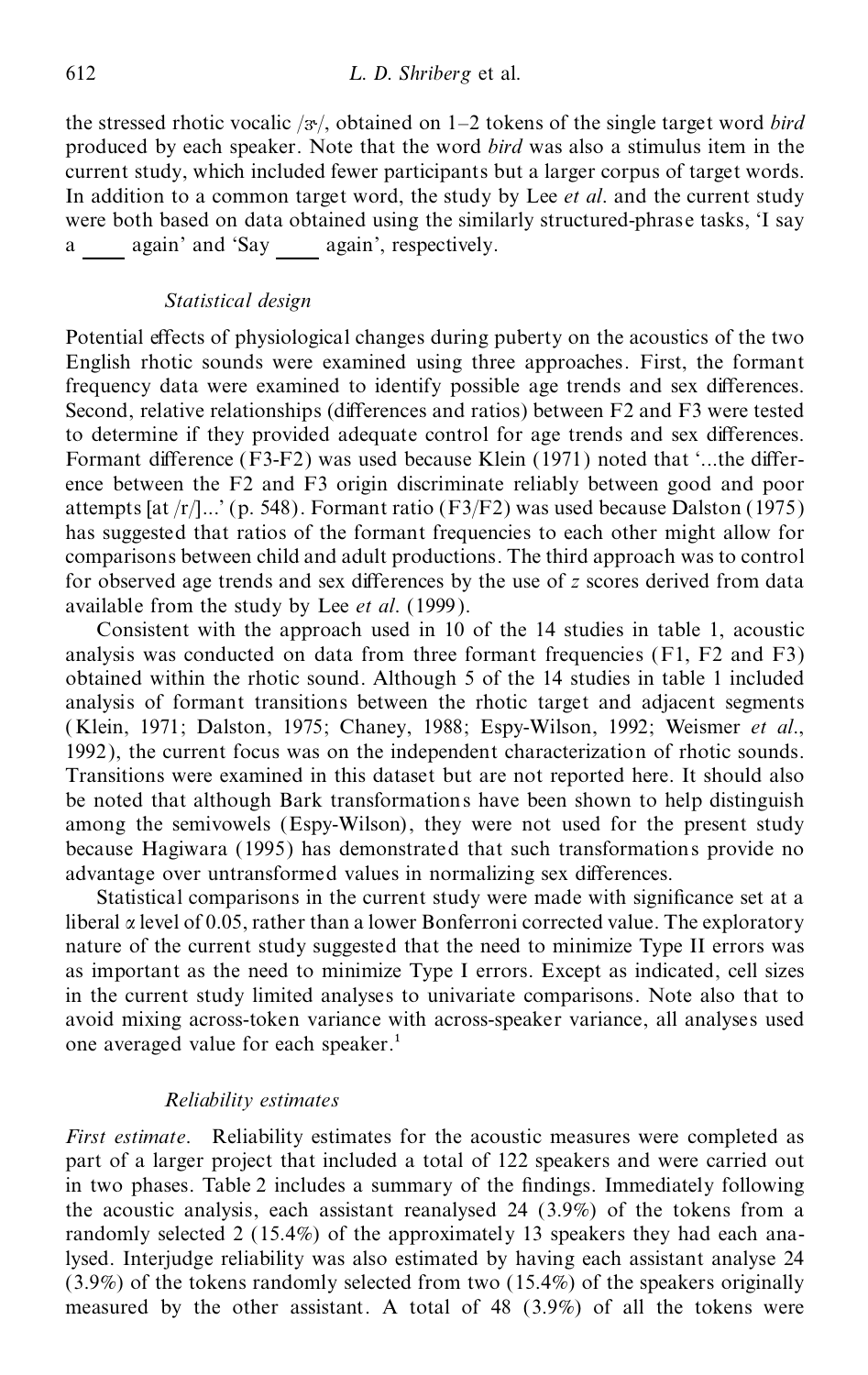| measur            |  |
|-------------------|--|
| : acoustr         |  |
|                   |  |
|                   |  |
| estimates for the |  |
| thili<br>j.       |  |
| j                 |  |

|                                          |                                                                             |   |                                   |  |                                |                  | Table 2. Reliability estimates for the acoustic measurements   |     |          |                             |                 |                  |               |
|------------------------------------------|-----------------------------------------------------------------------------|---|-----------------------------------|--|--------------------------------|------------------|----------------------------------------------------------------|-----|----------|-----------------------------|-----------------|------------------|---------------|
|                                          |                                                                             |   | First estimate                    |  |                                |                  |                                                                |     |          | Second Estimate             |                 |                  |               |
|                                          |                                                                             |   | Mean differences<br>$(KHz)$       |  | $\%$ differences               |                  |                                                                |     |          | Mean differences<br>$(KHz)$ |                 | $\%$ differences |               |
| <b>Lype</b>                              | No. of $\begin{array}{cc} \n\% & \text{of} \\ \text{tokens} \\ \end{array}$ |   | $F1$ $F2$ $F3$                    |  | F1 F2 F3                       |                  | No. of $\%$ of $\overline{F1}$ F2 F3<br>tokens tokens F1 F2 F3 |     |          |                             |                 | $F1$ $F2$ $F3$   |               |
| iterjudge                                |                                                                             | σ | 34.0 61.3                         |  | $2.2\ 2.8$                     |                  | 72                                                             | 5.9 | $\bigg $ | $39.4$ 50.0                 |                 | 2.5              | $\frac{1}{2}$ |
|                                          |                                                                             |   |                                   |  |                                |                  |                                                                |     |          |                             |                 |                  |               |
| Intrajudge<br>Assistant 1<br>Assistant 2 | र्य<br>द                                                                    | ਼ | $14.6$ 22.4 31.3<br>$-$ 14.3 36.5 |  | $2.9$ 1.4 1.4<br>$\frac{0}{1}$ | $\overline{1.9}$ | 72                                                             | 5.9 | 27.0     | 33.3 43.0                   | $\overline{51}$ | 2.0              | 1.7           |
|                                          |                                                                             |   |                                   |  |                                |                  |                                                                |     |          |                             |                 |                  |               |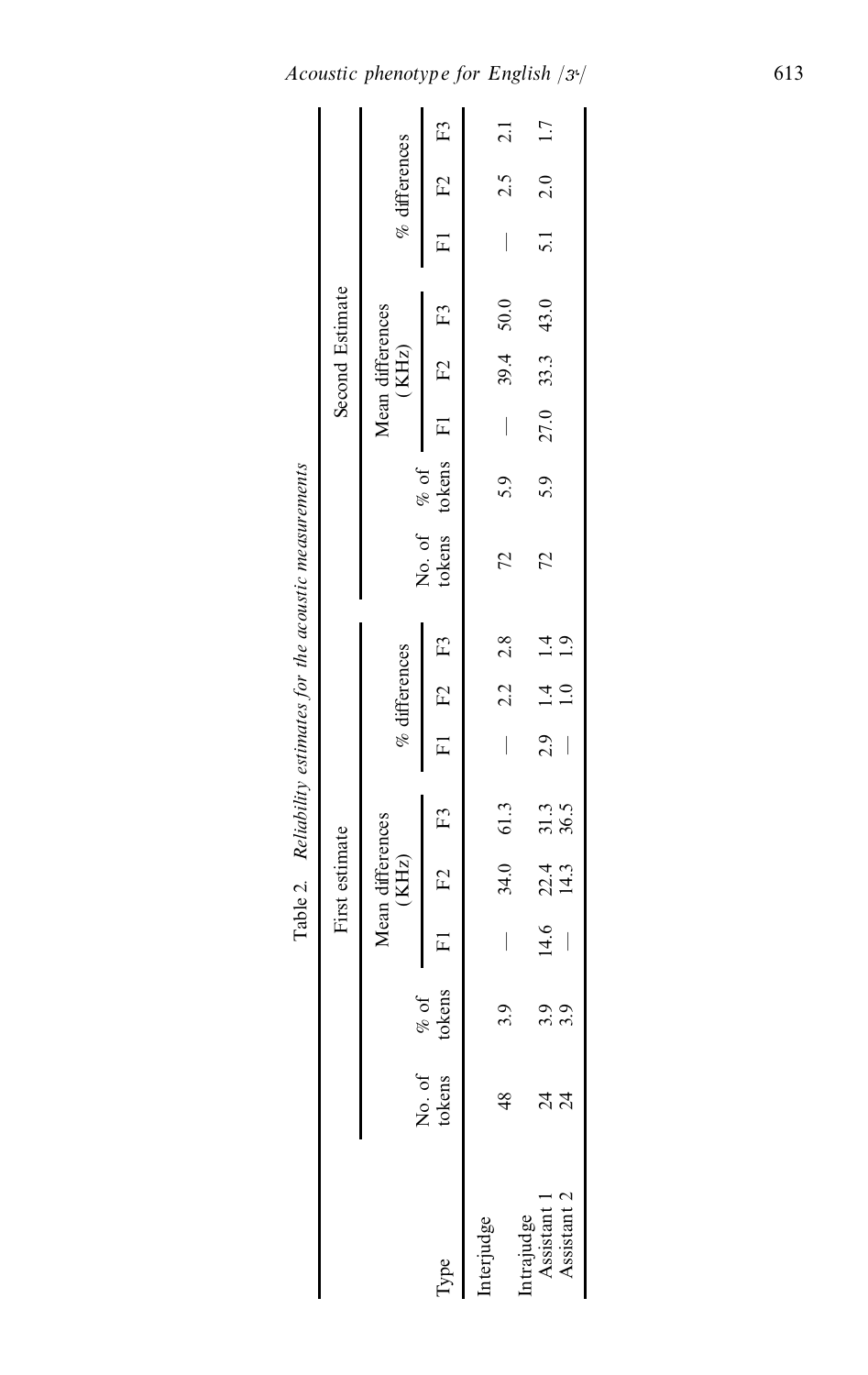reanalysed. The tokens for both intra- and interjudge estimates included one randomly selected token from each of the 12 target words. Remeasurements were made using copies of the originally digitized files. As shown in table 2, intrajudge and interjudge agreement ranged from differences of  $1.0\%$  to  $2.8\%$  across the three formants (recall that F1 data were obtained by only one assistant).

*Second estimate*. Four years after completion of the acoustic analysis, a second reliability estimate was obtained to increase precision, although the second assistant was no longer available. The first assistant remeasured the first two tokens  $(40\%)$ of each of the 12 target words from 12 of 122  $(9.8\%)$  of the speakers, six of whom had been originally analysed by each assistant. The sample included three of the 26 (11.5%) speakers used in the current study resulting in a remeasurement of 72 of the 1,216 (5.9%) tokens used in the current study. As shown in table 2, intrajudge agreement over the 4-year time span was within 5.1% of the original values for F1 and 2.0% and 1.7% of the original values for F2 and F3, respectively. Remeasurement differences for F2 and F3 were  $2.5\%$  and  $2.1\%$ , respectively. Across the 12 target words, difference values ranged from 0.9% to 4.7% (F2) and 1.1% to 3.3% (F3) of the original mean frequencies.

*Reliability and measurement notes*. Four of the 14 studies in table 1 provide reliability estimates (Peterson and Barney, 1952; Chaney, 1988; Hillenbrand *et al*., 1995; Lee *et al*., 1999), but the only data that are methodologically comparable to those obtained in the present study are those of Hillenbrand *et al*. These authors obtained interjudge mean differences between original and remeasurements of 25.2 and 28.7 Hz for F2 and F3, respectively, which reportedly represented differences of  $1.0\%$  to 2.0% from the original measurements. Comparisons of these values to interjudge data obtained in the first estimate for the current study suggests some possible concern for the reliability of the F3 values in the current study. Possible sources of the slightly lowered agreement in the present study include linguistic context and analysis methods. The phrases used in the current study likely resulted in shorter segment duration than those obtained by Hillenbrand *et al*. who used single words spoken in isolation. This difference would be further compounded by the size of the analysis window: Hillenbrand *et al*. used the entire steady-state portion of the rhotic whereas the present study used only the middle 20 ms. In any case, the mean difference values in the current study for  $F3$  were less than  $4\%$  of the originally measured values, which is viewed as support for the measurement stability of the present data.

# **Results**

#### *Validation of the Lee* et al. (1999) *data for the current study*

The first methodological need was to ensure that the speakers in the current study were sufficiently similar to those of Lee *et al.* (1999) to warrant use of the Lee *et al.* data to generate *z* scores for reference data. As described previously, Lee *et al*. included data for a common target word (*bird*) and both studies used similar speech sampling procedures. For the present purposes, S. Lee provided the authors unpublished individual token data for the word *bird*. A series of three *t*-tests were completed on F1, F2 and F3. The tests compared per speaker average values for the 26 speakers in the current study with per speaker average values for the 222 speakers from Lee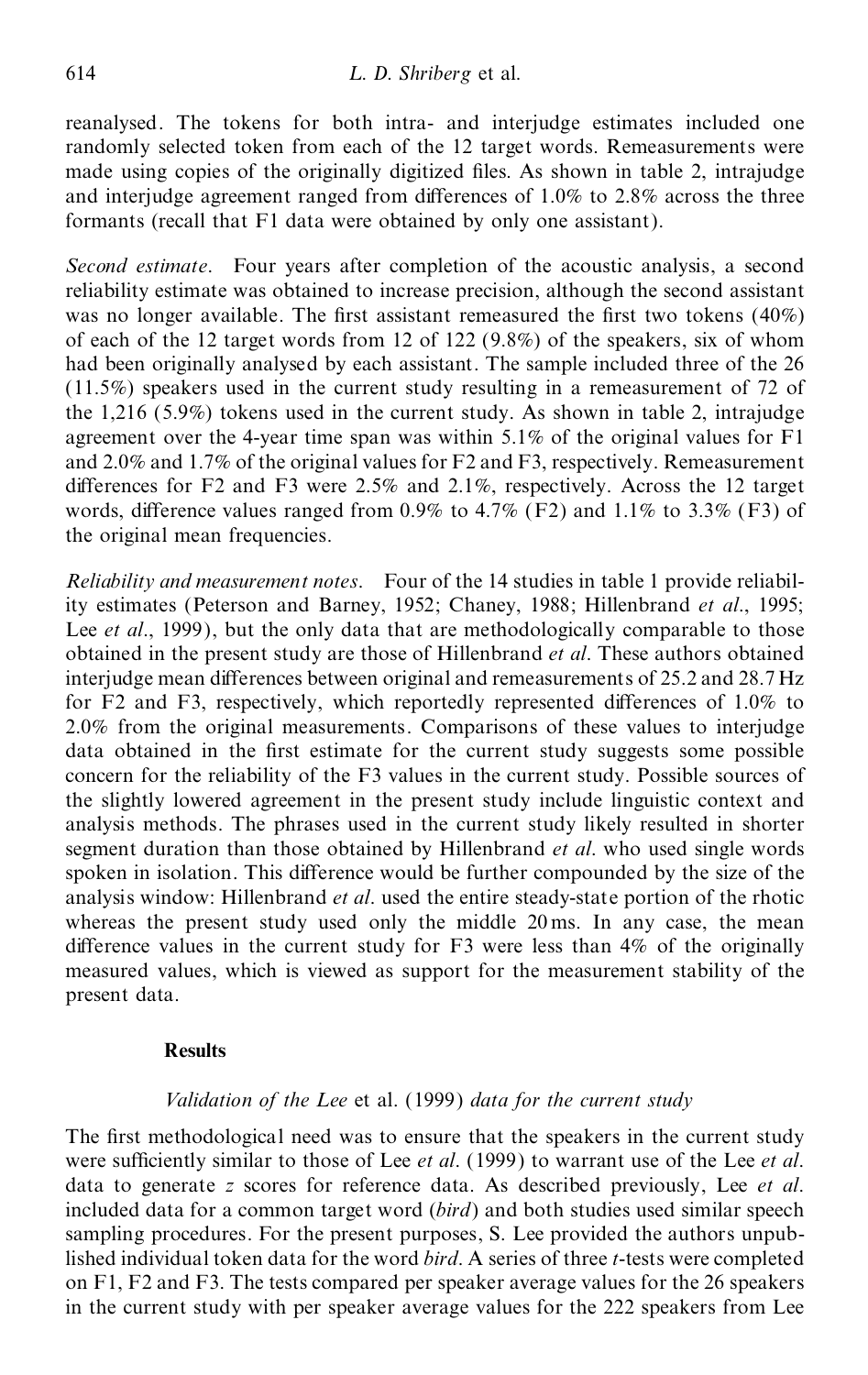*et al.* who were  $9-15$  years of age. Values for F2 and F3 were not significantly different from those reported in Lee *et al.*  $(t(24)=0.18$  and  $t(26)=0.42$ , respectively,  $p > 0.05$ , but values for F1 were significantly different ( $t(31) = -7.66$ ,  $p = 0.000$ ).

Differences in the acoustic analysis methods used in Lee *et al.* (1999) compared to the current study likely accounted for at least some of the obtained differences for F1. Lee *et al.* used a fully automated procedure to estimate formant frequencies compared to the manual approach used in the current study. It is possible that there was a confounding of the signal in the current study due to the filter bandwidth chosen, resulting in a perceptual problem distinguishing  $F1$  from  $f_0$ . The lower mean F1 value obtained in the current analysis (517 Hz vs. 600 Hz for Lee *et al*.) is consistent with this possibility; the corresponding mean values for F2 and F3 were much closer (1607 vs. 1599 Hz and 2129 vs. 2106 Hz, respectively). The fact that F1 has been demonstrated to be of limited value in the analysis of US English rhotics (Dalston, 1975; Espy-Wilson, 1992), combined with the finding of no significant differences for either  $F2$  or  $F3$ , suggested that the formant data from the current study sample were sufficiently consistent with those of Lee *et al.* to consider using the Lee *et al.* data for the current purposes. Given these concerns about the F1 data, however, subsequent analyses were completed only for F2 and F3.

# *Question 1: Are acoustic characteristics of English rhotics associated with age and sex during the adolescent period?*

Although Lee *et al.* (1999) observed age trends and sex differences in their original study, it was not clear whether these trends and differences occurred during the period of adolescence (i.e.  $9-15$  years, rather than the extended period of  $5-18$  years they examined). To address this question, data for  $9-15$ -year olds from the data provided by Lee *et al*. for the target word *bird* were examined statistically. Using a single average value per speaker  $(n=222)$ , ANOVAs were conducted using a General Linear Model testing age and sex as main effects. Age and sex were significant main effects for both F2 (age  $[F(6, 214) = 9.63, p = 0.000]$ ; sex  $[F(1, 214) = 68.58, p =$ 0.000]) and F3 (age  $[F(6, 214) = 11.64, p = 0.000]$ ; sex  $[F(1, 214) = 47.21, p = 0.000]$ ).

To examine age trends in the current study, a series of linear regressions was conducted on the formant frequency data for each of the 12 target words. Because Anderson-Darling tests of the normality of the distributions of formant values for each word indicated several non-normal distributions ( $p < 0.05$ ), the data for all acoustic variables were rank-transformed prior to computing the regressions of each variable on age (Conover and Iman, 1981). Consistent with the above findings for the Lee *et al.* (1999) data, significant linear trends ( $p < 0.05$ ) were observed for all 12 words for F2, and 10 out of 12 words for F3. The regressions were all in the negative direction (i.e. formant frequencies decreased over the age range), with the significant regressions accounting for 19-48% common variance. To examine sex differences, a series of Wilcoxon-Mann-Whitney tests were carried out on each of the 12 target words. Again, consistent with the findings of Lee *et al.*, statistically significant differences ( $p < 0.05$ ) for sex of speaker were obtained for six out of 12 words for  $F2$  and eight out of 12 words for  $F3$ . These findings confirmed the need for acoustic data on US English rhotics to be controlled for both age and sex differences in this age range, as described in the following subsections.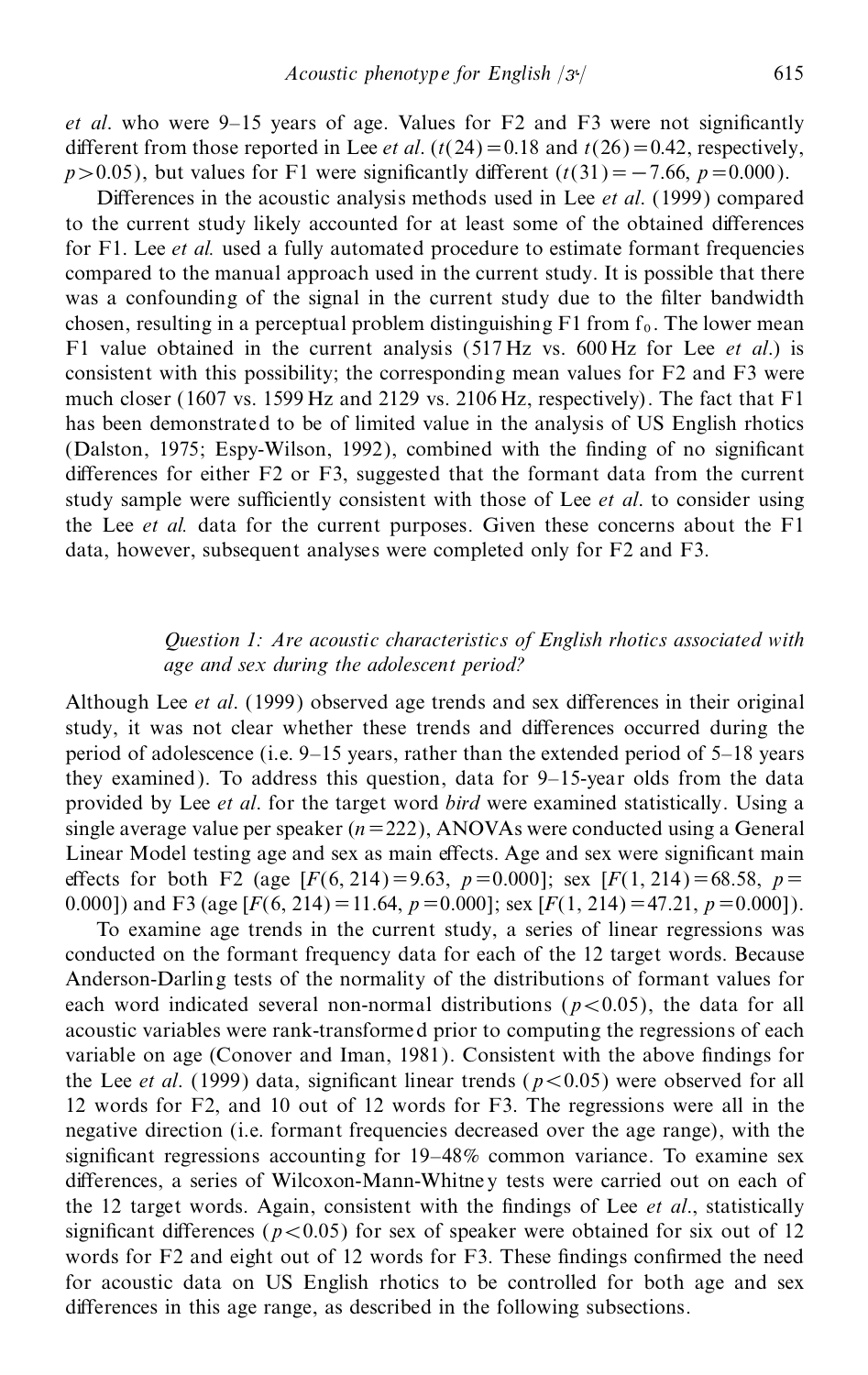*Derived variables.* To examine the possibility that relative differences between F2 and F3 may control for absolute differences associated with age and sex, the above analyses were repeated using F3-F2 (i.e., F3 *minus* F2) and F3/F2 (i.e., F3 *divided by* F2). Using data from each eligible token, speaker averages on each of these derived variables were generated for each of the 12 target words. Relative to age trends, significant linear regressions were obtained on age for only one out of 12 words (burg) for F3–F2 and none of the 12 words for F3/F2. Relative to sex, significant differences were obtained for only one of the 12 words (*burg*) for  $F3-F2$ and none of the 12 words for F3/F2.

These findings suggested that the use of either  $F3-F2$  or  $F3/F2$  might control for the differences in absolute formant magnitudes associated with age and sex. However, the small sample size of the current dataset raised the possibility that limited statistical power may have constrained potentially significant effects. Using individual token data provided by S. Lee (personal communication),  $F3-F2$  and F3/F2 values were calculated for each token. Means and standard deviations for each age (5-18 years and adults) and sex were calculated and are provided in the Appendix. To be consistent with the prior analysis of the original formants for data from the current study, a single average value for each speaker in the  $9-15$  year-old range  $(n=222)$  was used to conduct ANOVAs on both derived variables using a General Linear Model testing age and sex as main effects. For  $F3-F2$ , age  $(F(6, 214)=3.68, p=0.000)$  was a significant main effect but sex  $(F(1, 214)=1.83,$  $p=0.178$ ) was not. For F3/F2, neither age ( $F(6, 214) = 1.99$ ,  $p=0.068$ ) nor sex  $(F(1, 214) = 1.14, p = 0.286)$  was a significant main effect. These findings suggested that  $F3/F2$  provided statistical control over age trends and sex differences in this age range, whereas  $F3 - F2$  did not. However, because the trend in the analysis of  $F3/F2$  for the 9-15 year-olds was in the direction of a main effect for age and because the need for acoustic characterization of rhotic sounds may include the entire developmental period, the analysis was repeated for the entire dataset from Lee *et al.*  $(n=433)$ . Findings yielded significant main effects for both age  $(F(14, 408) = 7.14, p = 0.000)$  and sex  $(F(1, 408) = 6.66, p = 0.010)$  for F3–F2. For F3/F2, significant main effects were observed for age  $(F(14, 408) = 2.64, p = 0.001)$ , but not for sex  $(F(1, 408) = 0.15, p = 0.695)$ . Thus a conservative approach for the reference data was adopted in which it was deemed appropriate to provide statistical control for both age and sex.

z *scores.* The availability of the large reference dataset reported by Lee *et al*. (1999 ) suggested a potential way to control for age and sex differences during puberty. By normalizing all of the formant frequency values relative to specific age and sex expectations (i.e. generating *z* scores), differences associated with vocal tract structure should be minimized. For each of the 26 speakers in the current study, individual mean values for F2, F3, F3–F2 and F3/F2 in the word *bird* were converted to  $\overline{z}$ scores using the means and standard deviations reported by Lee *et al*. as well as the data presented in the Appendix. To be consistent with the procedure used by Lee *et al*., age at last birthday was used as the basis for identifying the appropriate reference group. The obtained distributions of *z* scores were compared to the corresponding values for *bird* reported for typical speakers in Lee *et al*. (assuming  $M = 0$ ,  $SD = 1.0$ ) using a series of four *t*-tests. Not surprisingly, and consistent with the above comparisons of the original F2 and F3 formant frequencies, none of the distributions was significantly different from those reported in Lee *et al.* for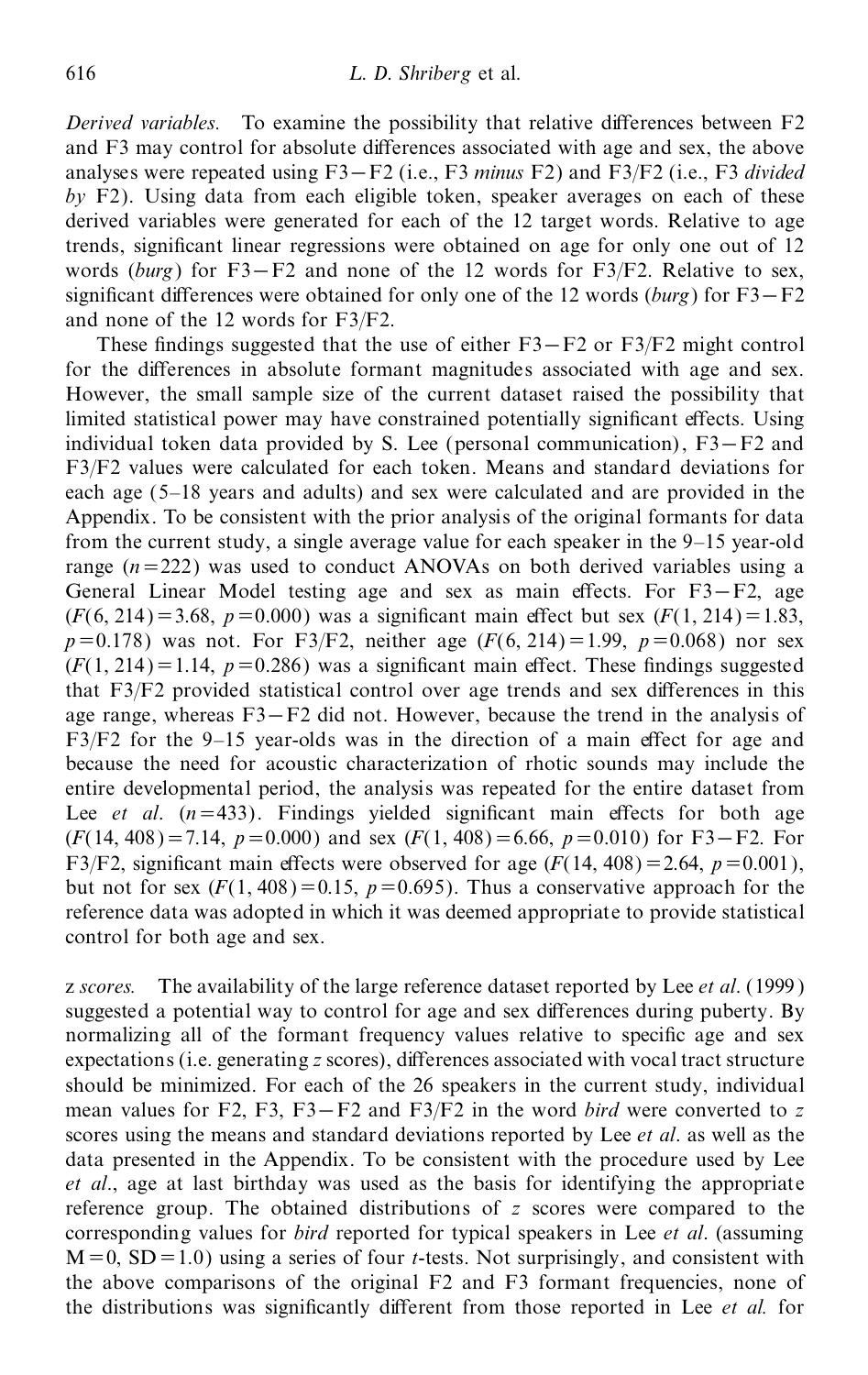F2 ( $t(22) = 0.388$ ) or F3 ( $t(22) = 1.043$ ), or from those in the Appendix, for F3–F2  $(t(22)=-0.967)$  or for F3/F2  $(t(22)=-0.637)$ .

To evaluate whether the conversion to *z* scores provided the needed control for age trends, a series of linear regressions were conducted on  $zF2$ ,  $zF3$ ,  $zF3-F2$  and *zF3/F2* from the target word *bird* on age. None of the regressions was significant. Control for sex differences was evaluated using Wilcoxon-Mann-Whitney tests on each of the four *z* score variables. None of the comparisons was significant.

*Conclusion*. In response to Question 1, we conclude that there were significant age and sex effects in the original formant data, and that these effects could not be controlled by using the two derived variables (i.e.  $F3-F2$ ,  $F3/F2$ ). We suggest that *z* scores based on the Lee *et al*. (1999) age-by-sex data provide the needed standardized scores for studies in which participants include multiaged adolescent children of both sexes.

# *Question 2: are acoustic characteristics of English rhotics associated with linguistic context?*

The second goal of the current study was to assess associations among the production of US English rhotics and linguistic context for speakers in this age range. Using the same information as described above (i.e. the Lee *et al*. (1999) original data and the values in the Appendix),  $F2$  and  $F3$  frequencies and  $F3-F2$  and  $F3/F2$  values were converted to *z* scores for each of the 12 target words produced by each of the 26 speakers in the current study. A series of 48 Wilcoxon-Mann-Whitne y tests were conducted comparing male to female distributions of  $zF2$ ,  $zF3$ ,  $zF3 - F2$  and  $zF3/F2$ values for each of the 12 target words. Only one of the comparisons (*z*F3 in *crude*) was statistically significant, which is consistent with chance expectation. This supported a decision to base all subsequent analyses on data pooled across sex. Group mean values for *z* scores for the formant frequencies and derived variables for each of the target words are shown in table 3.

*Original formants.* A series of pairwise comparisons was carried out using Wilcoxon-Mann-Whitney tests for differences in  $zF2$  and  $zF3$  for each of the 12 target words with every other target word. Probability outcomes are shown in table 4, with values for *z*F2 in the bottom half of the table (not bold) and values for *z*F3 in the top half of the table (bold). Of 66 comparisons for *z*F2, 35 (53%) were significant ( $p < 0.05$ ), and of 66 comparisons for *z*F3, 31 (47%) were significant. In both cases, these values were considerably more than the uncorrected chance expectation of  $5\%$  significant comparisons. This suggested that there were reliable differences among the 12 target words relative to their original formant frequencies.

Beginning with the vocalic  $\mathcal{B}/$  targets (*bird*, *burg* and *burr*), there were no significant differences among them on either *zF2* or *zF3* (all  $p s > 0.05$ ). The vocalic  $/3$  forms differed significantly from three of the four word-initial singleton  $/r/$ targets (the exception was *rebel* [verb]) for *z*F2, but the pattern was reversed for  $zF3$ . The vocalic targets were significantly different from the word-initial cluster targets (*pried*, *cried*, *tried*, *crude*, *prude*) on five of the 15 comparisons for  $zF2$  (all involving *cried* and *tried*) and on all 15 comparisons for *z*F3.

Three of the four word-initial singleton /r/ targets (*ride*, *rude* and *rebel* [noun]) patterned strongly together. They did not differ from each other on either *zF2* or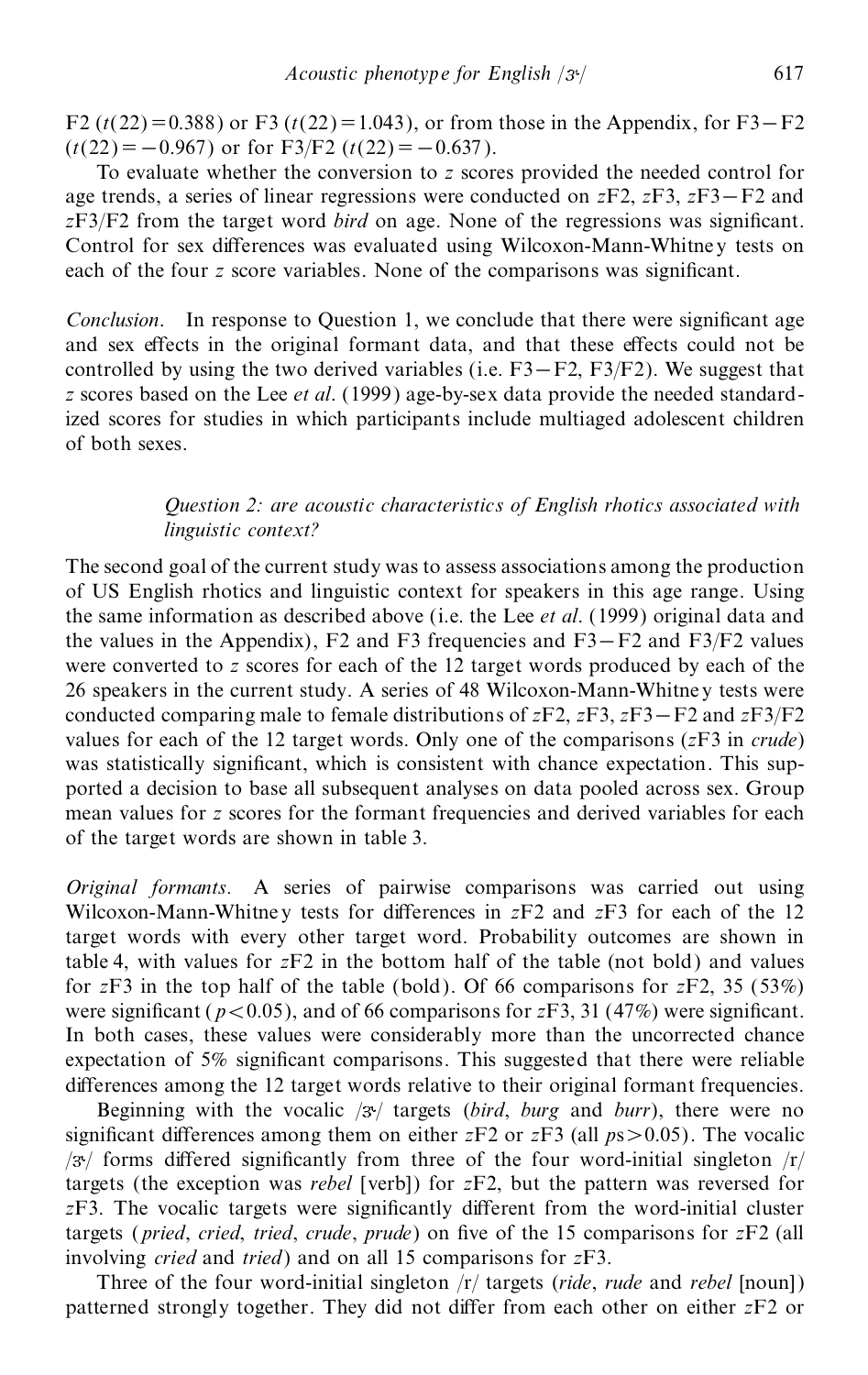| Target word  | n  | $zF2^{a,b}$   | $zF3^{a,b}$   | $zF3 - F2^{a,c}$ | $zF3/F2^{a,c}$ |
|--------------|----|---------------|---------------|------------------|----------------|
| bird         | 23 | 0.11(1.36)    | 0.25(1.15)    | .17(0.82)        | 0.12(0.88)     |
| burg         | 24 | $-0.13(1.21)$ | 0.11(1.14)    | 0.21(0.89)       | 0.20(0.84)     |
| burr         | 24 | $-0.26(1.45)$ | $-0.21(1.22)$ | $-0.07(0.75)$    | $-0.01$ 0.78)  |
| ride         | 18 | $-1.57(1.96)$ | $-0.01(1.01)$ | 1.43(1.25)       | 2.27(2.21)     |
| rude         | 17 | $-1.70(1.60)$ | 0.27(1.77)    | 1.91(1.87)       | 2.78(2.15)     |
| rebel (noun) | 14 | $-1.53(1.82)$ | $-0.30(1.12)$ | 1.90(1.26)       | 2.78(2.07)     |
| rebel (verb) | 23 | 0.48(1.81)    | 1.23(1.46)    | 1.08(1.02)       | 0.92(1.15)     |
| pried        | 26 | 0.41(1.34)    | 0.84(1.14)    | 0.64(0.14)       | 0.44(0.14)     |
| cried        | 25 | 0.81(1.40)    | 1.00(1.13)    | 0.51(0.75)       | 0.22(0.82)     |
| tried        | 23 | 1.19(1.60)    | 1.41(1.42)    | 0.67(0.91)       | 0.25(0.85)     |
| crude        | 25 | 0.07(1.37)    | $-1.03(1.23)$ | 1.23(1.48)       | 1.19(1.66)     |
| prude        | 26 | $-0.32(1.19)$ | 0.89(1.25)    | 1.41(0.25)       | 1.46(0.27)     |

Table 3. *Normalized (*z *score) descriptive statistics for F2, F3, F3*Õ *F2, and F3*/*F2 across the 12* /*r*/ *and* / / *target words produced by the 26 typically speaking adolescents*

a Cell entries are group means (and standard deviations).

<sup>b</sup> *z* scores derived from each speaker's mean formant data using the means and standard deviations (by age and sex) reported by Lee *et al.* (1999) for the target *bird*.

<sup>c</sup>z scores derived from each speaker's mean formant data using the means and standard deviations (by age and sex) shown in the Appendix.

 $zF3$ , but they did differ significantly from all the cluster targets on  $zF2$  and on 11 of the 15 comparisons on *z*F3 (the exceptions all involving *rebel* [noun]). The singleton target *rebel* (verb) differed significantly from the other three singleton targets on *z*F2 and from two of the three (the exception being *rebel* [noun]) on *z*F3. The verb form of *rebel* did not differ from any of the cluster targets on either formant.

The cluster targets appeared to form two subgroups based on their vowel nuclei: those containing the  $\sqrt{aI}$  diphthong (*pried, tried, cried*) did not differ from each other on either formant, and the same was true for those containing the  $/u$  vowel (*crude*, *prude*). The latter two targets differed significantly from the first three on three of the 10 comparisons for *z*F2 but on none of the comparisons for *z*F3.

Three additional contextual contrasts were also examined. Relative to singleton versus cluster contexts, the target word *ride* differed significantly from *pried*, *cried* and *tried* on both formants. As well, the target word *rude* differed significantly from *prude* and *crude* on both formants. Relative to syllable stress, the target *rebel* (verb) differed significantly from *rebel* (noun) on  $zF3$  but not on  $zF2$ . Finally, relative to the effect of the particular vowel following consonantal  $\frac{r}{i}$  (i.e.  $\frac{u}{v}$  vs.  $\frac{\overline{du}}{)}$ , there were no significant differences on either variable between the pairs *ride-rude*, *pried-prude*, *cried-crude*.

In addition to the group-level comparisons, the frequency and magnitude of individual speaker departures from group means were examined by constructing plots of each of the 26 speakers' *z*F2 by *z*F3 values for each target word (see also Notes). The observed patterns were consistent with the statistical analyses. These plots also supported prior statistical findings for sex, with no apparent trends in the distributions of symbols for male and female speakers in any of the target words (i.e. there did not appear to be any interaction effects for sex by linguistic context).

*Derived variables*. Pairwise Wilcoxon-Mann-Whitne y comparisons were sub sequently conducted across the 12 targets using the  $zF3-F2$  and  $zF3/F2$  data.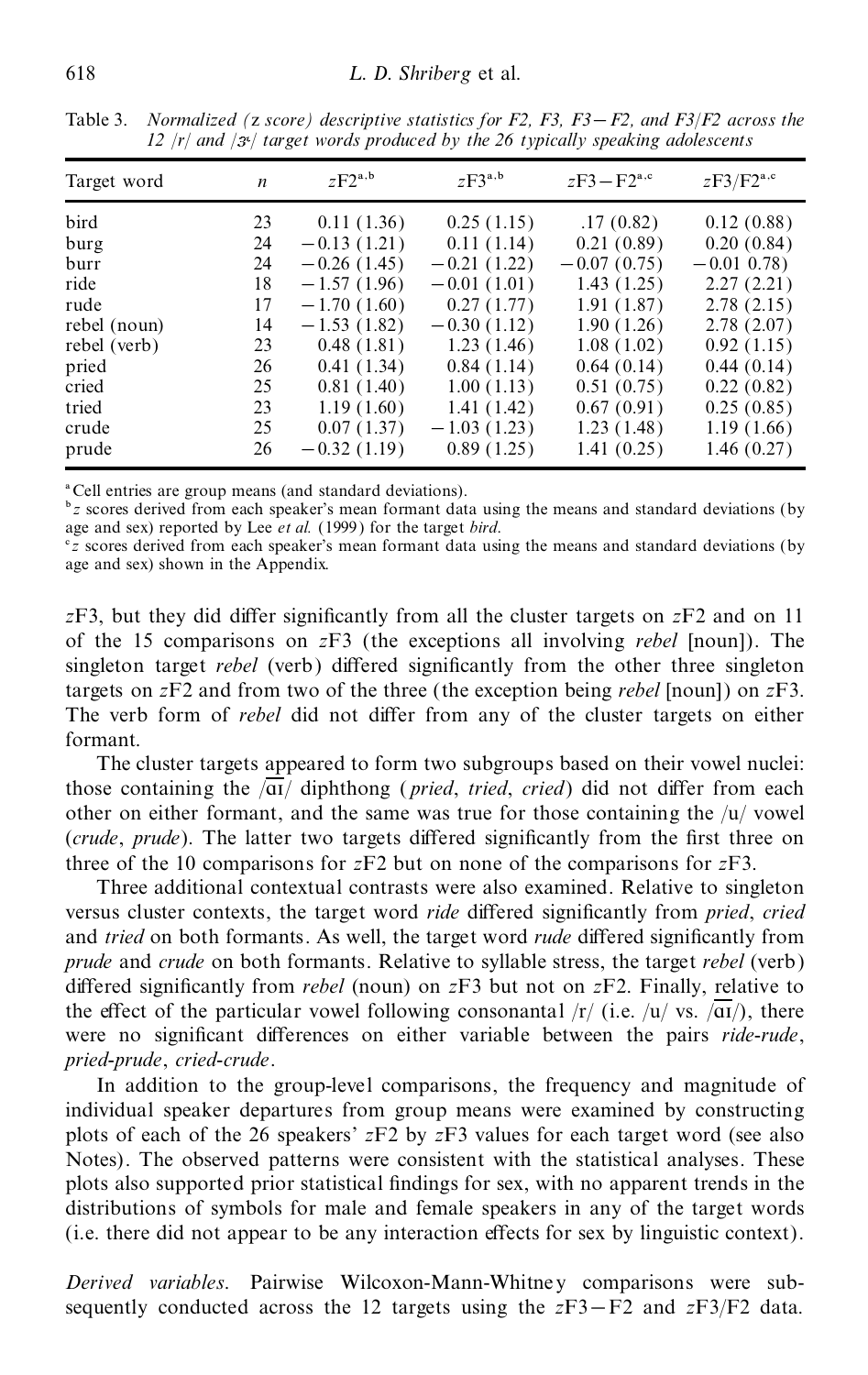Table 4. Pairwise comparisons of the z score distributions among the 12 /r/ and /3 $\gamma$  targets for F2 (bottom half of table, not bold) and F3 (top half of table, bold)<sup>a</sup> Table 4. Pairwise comparisons of the z score distributions among the 12 /r/ and /3<sup>,</sup>/ targets for F2 (bottom half of table, not bold) and F3 (top half of of the political political of the score distributions among the 12

|               | prude        |      | 1,0329<br>1,0120<br>1,00067<br>1,00067<br>1,00067<br>1,00061<br>1,00061<br>1,00061<br>1,00061<br>1,00061<br>1,00061                                                                                                                                                                                                                                                                             |      |                                                                                                                              |             |             |              |                |                |       |                                                                                                                         |                                                                                 |  |
|---------------|--------------|------|-------------------------------------------------------------------------------------------------------------------------------------------------------------------------------------------------------------------------------------------------------------------------------------------------------------------------------------------------------------------------------------------------|------|------------------------------------------------------------------------------------------------------------------------------|-------------|-------------|--------------|----------------|----------------|-------|-------------------------------------------------------------------------------------------------------------------------|---------------------------------------------------------------------------------|--|
|               | crude        |      | $\begin{array}{l} 0.0034\\ 0.0034\\ 0.0002\\ 0.0001\\ 0.0001\\ 0.0011\\ \text{if } 2 & 3 & 4\\ 1 & 2 & 1\\ 1 & 3 & 4\\ 1 & 2 & 3\\ 1 & 3 & 4\\ 1 & 2 & 3\\ 1 & 3 & 4\\ 1 & 3 & 4\\ 1 & 3 & 4\\ 1 & 3 & 4\\ 1 & 3 & 5\\ 1 & 3 & 5\\ 1 & 3 & 5\\ 1 & 3 & 5\\ 1 & 3 & 5\\ 1 & 3 & 5\\ 1 & 3 & 5\\ 1 & 3 & $                                                                                        |      |                                                                                                                              |             |             |              |                |                |       |                                                                                                                         |                                                                                 |  |
|               | tried        |      | 0028<br>0.0000 0022<br>0.0000 0.0022<br>0.0023<br>0.0023<br>0.0000 0.0000                                                                                                                                                                                                                                                                                                                       |      |                                                                                                                              |             |             |              |                |                |       |                                                                                                                         |                                                                                 |  |
|               | $cried$      |      |                                                                                                                                                                                                                                                                                                                                                                                                 |      |                                                                                                                              |             |             |              |                |                |       | <b>0.018<br/>0.0035</b><br>0.00026<br>0.0071<br><b>1.3.</b><br><b>1.3.</b><br><b>1.3.</b><br><b>1.3.</b><br><b>1.3.</b> |                                                                                 |  |
|               | pried        |      | 0.0400<br>0.0113<br>0.0000 0.0246<br>0.0246<br>n.s.<br>n.s.<br>n.s.                                                                                                                                                                                                                                                                                                                             |      |                                                                                                                              |             |             |              |                |                |       | n.s.                                                                                                                    |                                                                                 |  |
|               | rebel (verb) |      | 0089<br>0.0022<br>0.00073<br><b>1.0073</b><br><b>1.0073</b><br><b>1.0073</b><br><b>1.0073</b><br><b>1.0073</b>                                                                                                                                                                                                                                                                                  |      |                                                                                                                              |             |             |              |                |                |       |                                                                                                                         |                                                                                 |  |
|               | rebel (noun) |      | $\begin{array}{c} \textbf{13.4} \\ \textbf{25.4} \\ \textbf{36.5} \\ \textbf{47.5} \\ \textbf{58.6} \\ \textbf{69.6} \\ \textbf{70.6} \\ \textbf{81.7} \\ \textbf{9.8} \\ \textbf{10.8} \\ \textbf{11.9} \\ \textbf{12.9} \\ \textbf{13.0} \\ \textbf{14.0} \\ \textbf{15.0} \\ \textbf{16.0} \\ \textbf{17.0} \\ \textbf{18.0} \\ \textbf{19.0} \\ \textbf{19.0} \\ \textbf{19.0} \\ \textbf{$ |      |                                                                                                                              |             |             |              |                |                |       |                                                                                                                         |                                                                                 |  |
|               | rude         |      |                                                                                                                                                                                                                                                                                                                                                                                                 |      |                                                                                                                              |             |             |              |                |                |       |                                                                                                                         |                                                                                 |  |
|               | ride         |      | <b>1.5.</b><br><b>1.5.</b><br><b>1.5.</b><br><b>1.5.</b><br><b>1.5.</b><br><b>1.00010<br/> 1.00010<br/> 1.0003<br/> 1.0003</b>                                                                                                                                                                                                                                                                  |      |                                                                                                                              |             |             |              |                |                |       |                                                                                                                         |                                                                                 |  |
|               | burr         |      | <b>1.5.</b><br>$\frac{1}{2}$ 1.0132<br>$\frac{1}{2}$ 1.0132<br>$\frac{1}{2}$ 1.3.<br>$\frac{1}{2}$ 1.3.<br>$\frac{1}{2}$ 1.3.<br>$\frac{1}{2}$ 1.3.                                                                                                                                                                                                                                             |      |                                                                                                                              |             |             |              |                |                |       |                                                                                                                         |                                                                                 |  |
|               | burg         | 1.5. |                                                                                                                                                                                                                                                                                                                                                                                                 |      | $\begin{array}{l} \n 0.0042 \\  0.0027 \\  0.0056 \\  0.0056 \\  \text{m.s.} \\  0.0178 \\  0.0178 \\  0.0060\n \end{array}$ |             |             |              |                |                | n.s.  | n.s.                                                                                                                    |                                                                                 |  |
| table, bold)ª | bird         |      | n.s.                                                                                                                                                                                                                                                                                                                                                                                            |      | n.s.<br>0.0020<br>0.0010<br>0.0025                                                                                           |             |             | n.s.<br>n.s. |                | n.s.<br>0.0250 | 1.5.  | $\ddot{a}$                                                                                                              |                                                                                 |  |
|               |              |      | burg<br>burr                                                                                                                                                                                                                                                                                                                                                                                    | ride | rude                                                                                                                         | ebel (noun) | ebel (verb) |              | pried<br>cried | tried          | crude | mude                                                                                                                    | Cell entries are p values from Wilcoxon-Mann-Whitney tests (n.s. $=p > 0.05$ ). |  |

*Acoustic phenotype for English*  $/3^{t}/$  619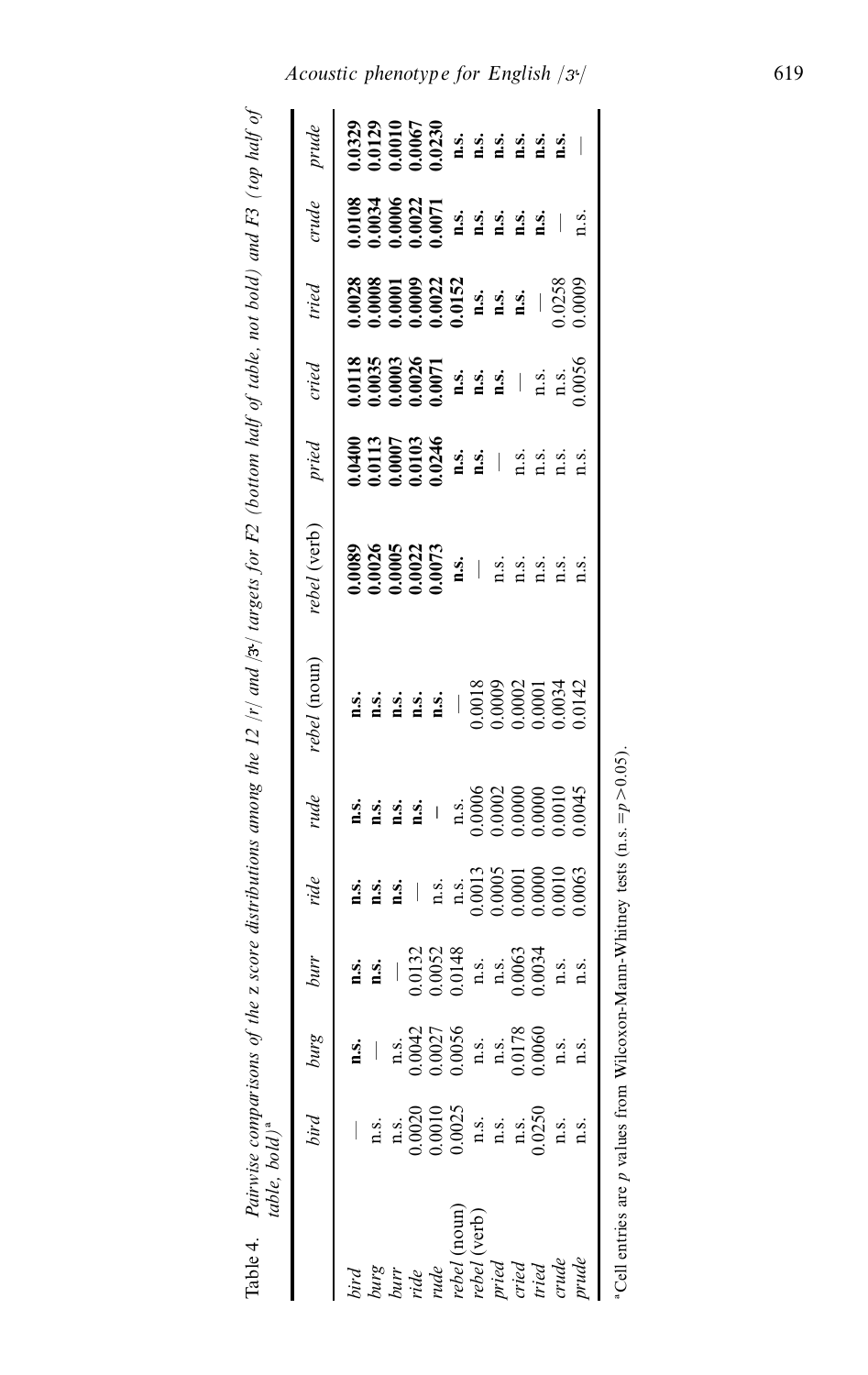Results of comparisons are shown in table 5, with  $zF3-F2$  probability values (not bold) included in the bottom half of the table and *z*F3/F2 probabilities (bold) in the top half of the table. For  $zF3-F2$ , 33 out of 66 (50%) of the comparisons were significant ( $p < 0.05$ ), and for  $zF3/F2$ , 38 out of 66 (58%) of the comparisons were significant. Again, this number of significant findings was considerably greater than the percentage of comparisons  $(5%)$  that might be expected to be significant by chance.

For  $zF3-F2$ , the vocalic  $/3$ <sup>t</sup> forms were not significantly different from each other, but they differed significantly from the word-initial singleton  $/r/$  targets on all 12 comparisons, and from the cluster targets on 10 of the 15 comparisons. None of the word-initial singleton  $/r$  targets differed from each other, but they differed from the cluster targets on eight of the 20 comparisons (none of the differences involved *prude*, *crude* or *rebel* [verb]). The cluster contexts differed from each other on three of the 10 comparisons (all comparing *prude* with the clusters that included  $\overline{A}$ . Relative to singletons versus clusters, *ride* differed significantly from *pried* and *cried* but not from *tried*, and *rude* did not differ from *prude* or *crude*. Relative to syllable stress, *rebel* (verb) did not differ significantly from *rebel* (noun). Finally, relative to effect of the vowel following consonantal  $/r/$ , there were no significant differences on the pairs *ride-rude* or *cried-crude*, but *pried* and *prude* were significantly different from each other.

For  $zF3/F2$ , the vocalic  $/3$ <sup> $\prime$ </sup> targets again did not differ significantly from each other, but they did differ significantly from the word-initial singleton  $/r/$  targets on all 12 of the comparisons. The vocalic  $\frac{1}{3}$  targets differed on six of the 15 comparisons with the cluster contexts (all the differences involved *prude* and *crude*). The wordinitial singleton  $/r$  contexts differed from each other on two of the six comparisons (both of which involved *rebel* [verb]) and differed from the cluster contexts on 15 of the 20 comparisons. The cluster contexts differed from each other on three of the 10 comparisons (only on comparisons involving *prude* with clusters that included  $\sqrt{a_1}$ . Relative to singletons versus clusters, the word *ride* differed significantly from *pried*, *tried* and *cried*, and *rude* differed significantly from *prude* and *crude*. Relative to syllable stress, *rebel* (verb) differed significantly from *rebel* (noun). Finally, relative to the effect of the vowel following consonantal  $\langle r \rangle$ , the pattern was identical to that observed for  $zF3-F2$ ; the pairs *ride-rude* and *cried-crude* were not significantly different, but *pried* and *prude* were significantly different from each other.

Consistent with the analysis of the original formants, plots of individual speaker values for the derived  $zF3-F2$  and  $zF3/F2$  variables were also constructed to examine the frequency and magnitude of individual speaker departures from group means on each of these analyses. These plots are shown in figure 1 and figure 2, respectively. In both figures, the plots are consistent with the statistical analysis.

*Conclusion*. In response to Question 2 we conclude that US English rhotics pro duced by speakers in this age range do differ acoustically across linguistic contexts. Regardless of the analytical approach, four groups of targets patterned together acoustically (i.e. within each group, the targets never differed statistically from one another): (a) vocalic / $3$ <sup>t</sup> in *bird*, *burg* and *burr*; (b) word-initial singleton /r/ in *ride*, *rude* and *rebel* (noun); (c) word-initial cluster /r/ in *pried*, *tried* and *cried*; and (d) word-initial cluster /r/ in *prude* and *crude*. Word-initial singleton /r/ in the target *rebel* (verb) did not consistently pattern with any other target. Anecdotally, speakers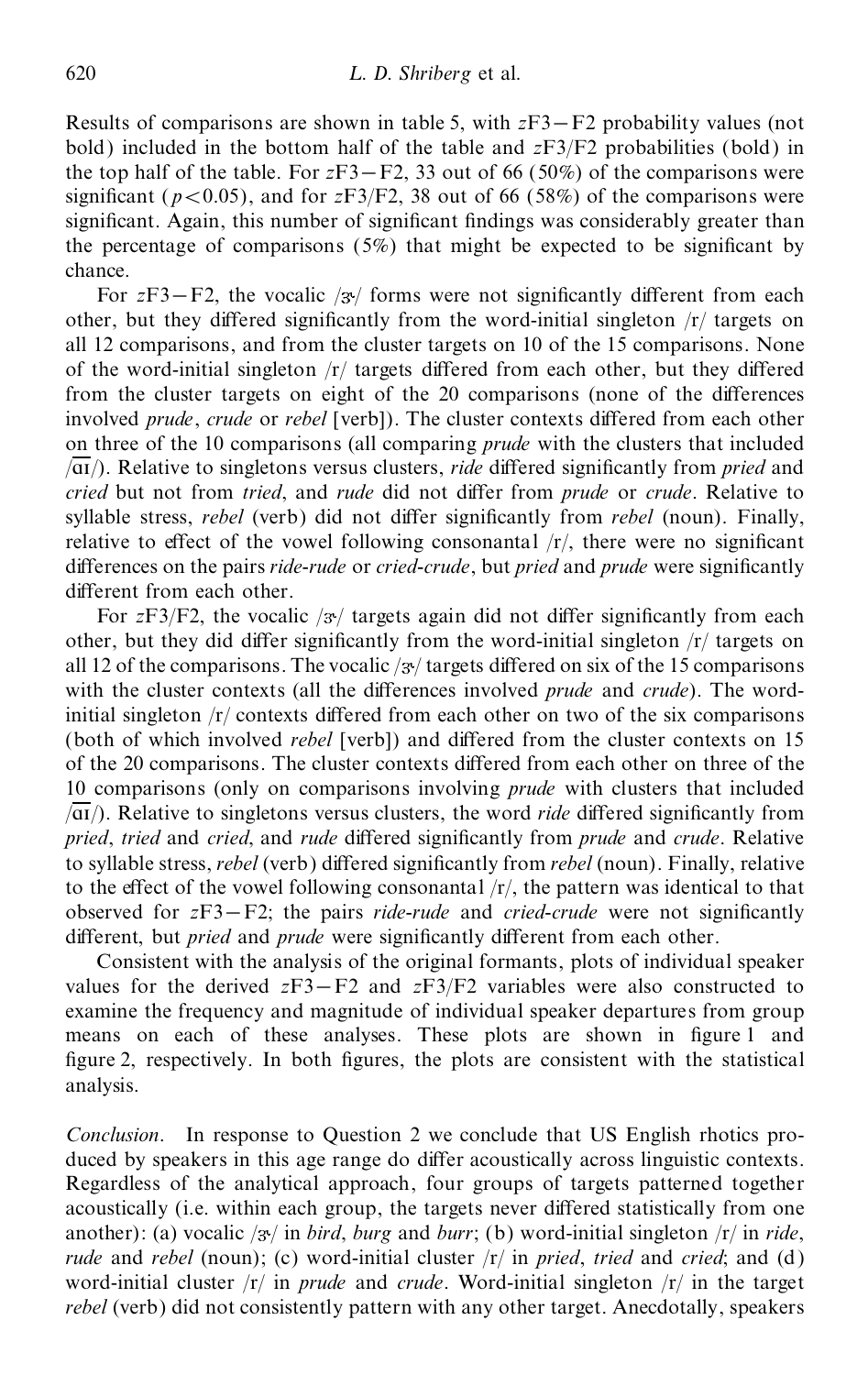Pairwise comparisons of the z score distributions among the 12 targets for F3 – F2 (bottom half of table, not bold) and F3/F2 (top half of<br>table, bold)\* Table 5.

| prude<br>crude<br>tried                                                                                                                                                                                                                                                                                                                                                                                                                |
|----------------------------------------------------------------------------------------------------------------------------------------------------------------------------------------------------------------------------------------------------------------------------------------------------------------------------------------------------------------------------------------------------------------------------------------|
| $\begin{array}{r} \text{1.3,} \\ \text{1.4,} \\ \text{1.5,} \\ \text{1.6022} \\ \text{1.0001} \\ \text{0.0003} \\ \text{0.003} \\ \text{0.002} \\ \text{1.4} \\ \text{1.5} \\ \text{1.6} \end{array}$<br><b>1.5.</b><br><b>1.5.</b><br><b>1.5.</b><br><b>1.6.000186</b><br><b>1.6.</b><br><b>1.6.</b><br><b>1.6.</b><br><b>1.6.</b><br><b>1.6.</b><br><b>1.6.</b><br><b>1.6.</b><br><b>1.6.</b><br><b>1.6.</b><br><b>1.6.</b><br>cried |
| n.s.<br>n.s.<br>n.s.<br>0.0023<br>0.0004<br>0.0004<br>0.0004<br>0.0004<br>0.0004<br>0.0004<br>0.0004<br>pried                                                                                                                                                                                                                                                                                                                          |
| rebel (verb)<br>$0.0130$<br>0.0148<br>0.0024<br>n.s.<br>n.s.<br>0.0062                                                                                                                                                                                                                                                                                                                                                                 |
| rebel (noun)<br>0.0002<br>0.0001 n.s.<br>0.0001 n.s.<br>n.s.<br>n.s.<br>0.0026<br>0.0036                                                                                                                                                                                                                                                                                                                                               |
| $0.0000$<br>$0.0000$<br>$0.0000$<br>rude                                                                                                                                                                                                                                                                                                                                                                                               |
| $\frac{0.0001}{0.0001}$<br>ride                                                                                                                                                                                                                                                                                                                                                                                                        |
| burr<br>$\frac{1}{2}$ .                                                                                                                                                                                                                                                                                                                                                                                                                |
| $\begin{array}{r} \n 0.0028 \\  0.0008 \\  0.00001 \\  0.00015 \\  0.0045 \\  0.0445 \\  0.01043 \\  0.0000\n \end{array}$<br>burg<br>n.s.                                                                                                                                                                                                                                                                                             |
| $\begin{array}{l} \n 0.0022 \\ \n 0.0007 \\ \n 0.0007 \\ \n 0.0002 \\ \n 0.0040 \\ \n \text{m.s.} \\ \n \text{m.s.} \n \end{array}$<br>bird<br>n.s.                                                                                                                                                                                                                                                                                    |
| burg<br>burr<br>pird                                                                                                                                                                                                                                                                                                                                                                                                                   |

*Acoustic phenotype for English*  $/3^{t}/$  621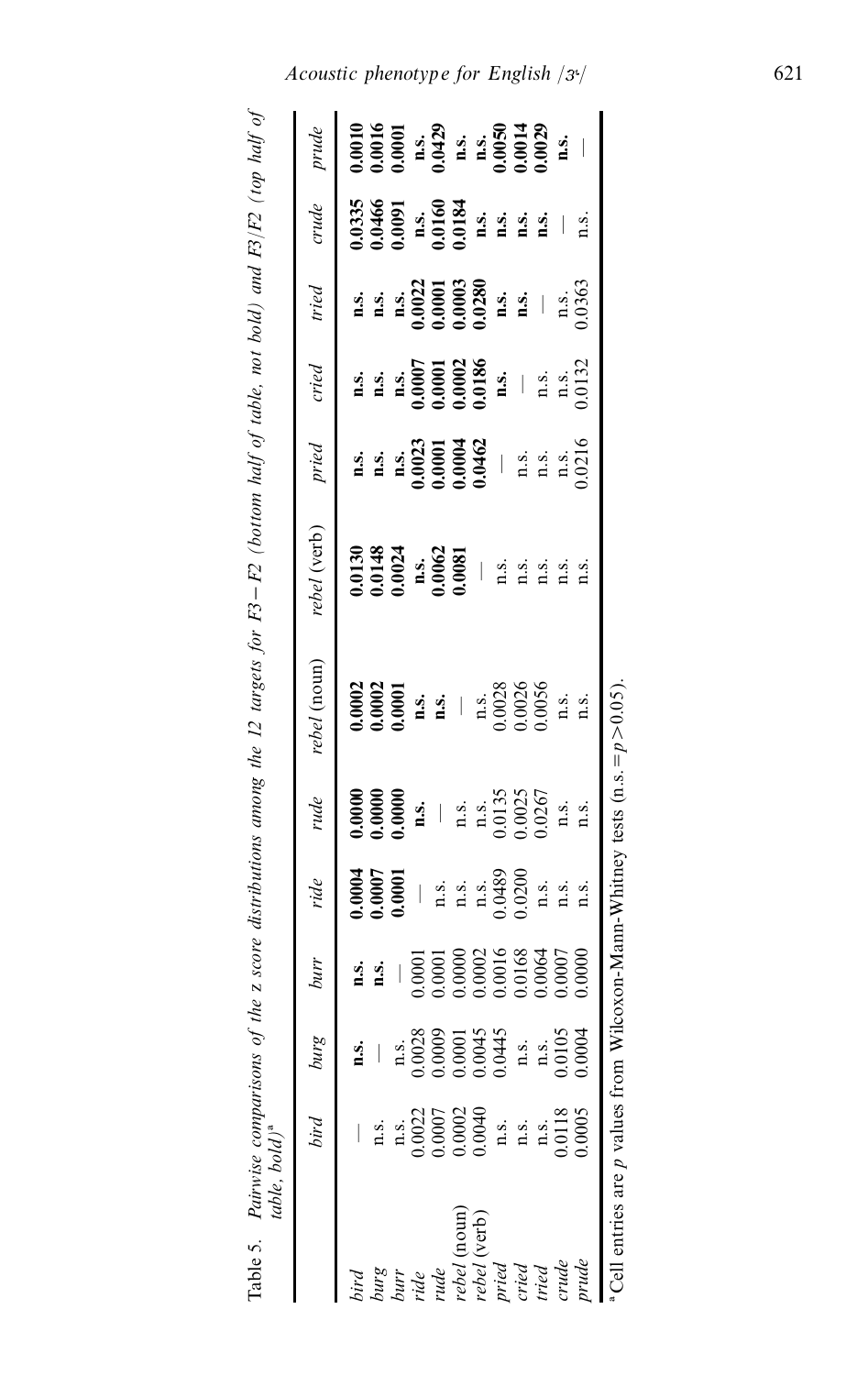

Figure 1. *Normalized*  $F3-F2$  *data for*  $/r/$  *and*  $/3^{v}/$  *in* 12 *words produced by* 26 *typically speaking adolescents.*

appeared to have difficulty with *rebel* (verb), with some productions perceived to be articulated as  $[3 \text{ b} \text{c}]$ .

The findings are consistent with four specific contextual effects. First, the presence or place of a stop consonant following  $\frac{1}{3}$  apparently did not alter the formant frequencies for this target allophone. Second, characteristics of vowels following initial singleton  $/r/$  were not associated with formant differences, whereas vowels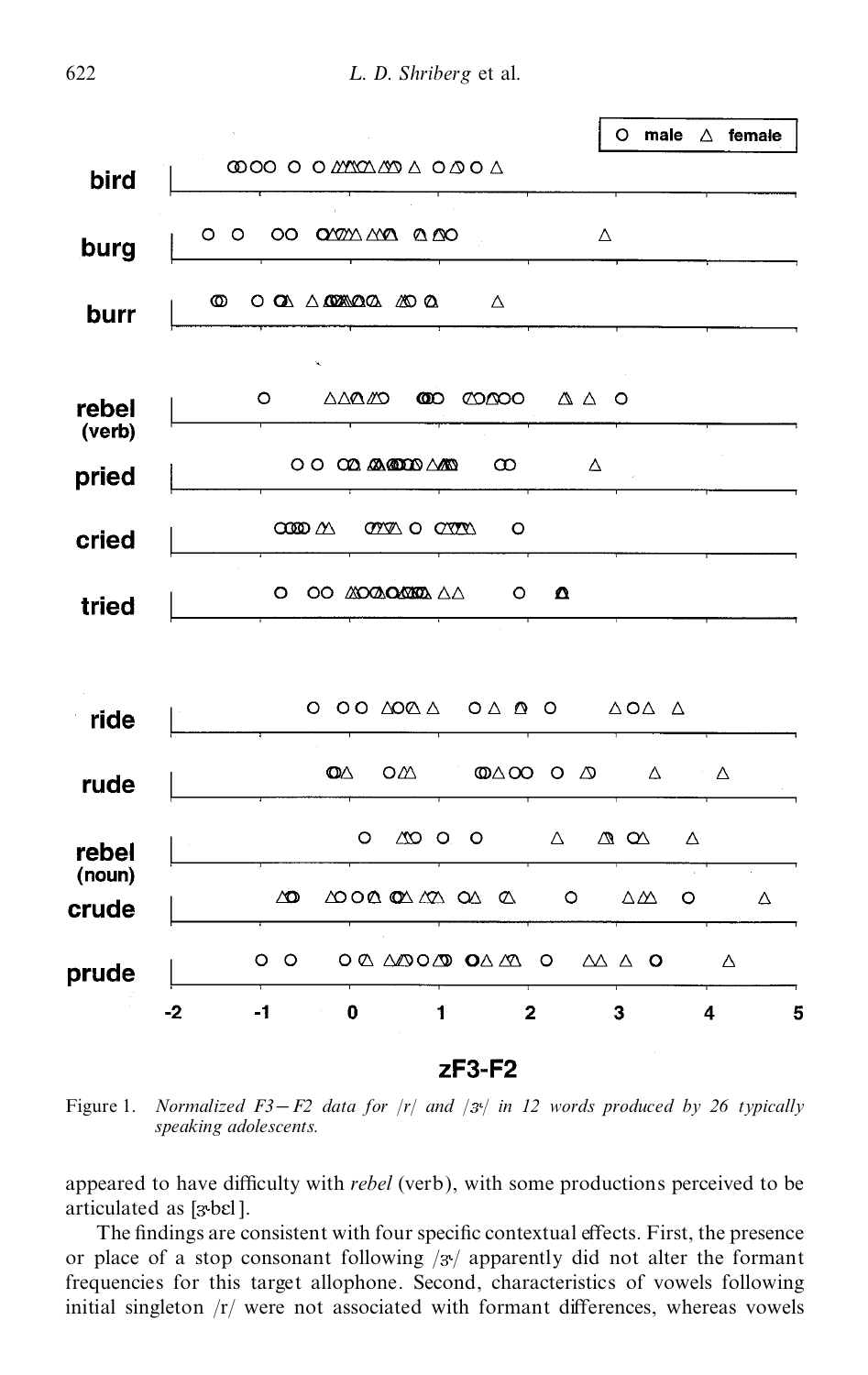

Figure 2. *Normalized F3*/*F2 data for* /*r*/ *and* / / *in 12 words produced by 26 typically speaking adolescents.*

specifically following the initial  $/pr/c$  cluster were associated with significant formant differences on the rhotic consonant. Third, singleton  $\frac{r}{r}$  was associated with significantly lower formant frequencies when compared with the corresponding cluster context (e.g. *ride* vs. *cried*, *rude* vs. *prude*), although there did not appear to be significant differences associated with the specific place of articulation of the stop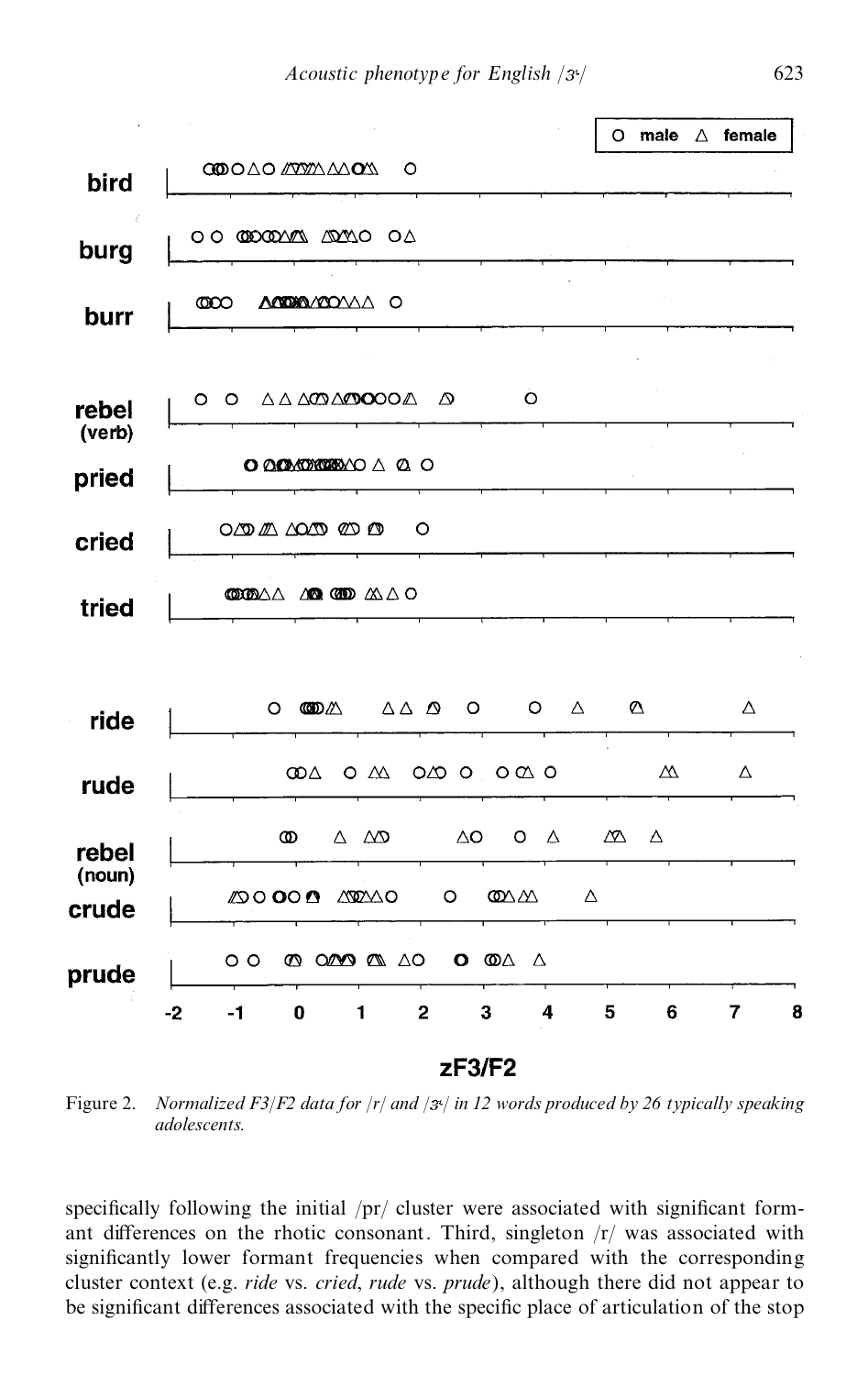consonant in the cluster contexts. Finally, in the present data, potential effects of syllable stress on word-initial singleton /r/ were inconsistent.

# **Discussion and conclusion**

# *Speaker normalization*

We interpret findings as support for the feasibility of using standard normalization procedures such as *z* scores to accommodate individual differences in acoustic approaches to measurement in speech-genetics studies. The use of standard scores procedures to adjust for physical differences across age and sex is not without precedent. Farrer and Meaney (1985), for example, examined physical deterioration in patients with Huntington's disease using *z* scores on a range of anthropometric measures. Garn, Smith and LaVelle (1984) used *z* scores created from head and face measurements to identify pattern profiles in individuals with dysmorphogenesis syndromes. Similar procedures have also been applied in efforts to more clearly define physical phenotypes in genetic studies (e.g. Cartwright, Kula and Wright, 1999). Most relevant to the present study, Lobanov (1971) used a similar normalization procedure for classifying Russian vowels.

# *Context eŒects*

The array of findings indicating the need to control for context effects in consonant  $/r/d$  data are notably consistent with prior findings summarized in table 1 and warrant comment.

The failure to obtain a difference among the vocalic  $\frac{x}{i}$  targets is consistent with Lehiste (1964), who noted that formant frequencies of  $\frac{1}{3}$  were unaffected by the presence or absence of a following consonant. Hagiwara (1995) did not specifically address the question, but post-hoc analysis using his raw token data suggested no significant difference on either F2 or F3 frequencies between the target words *bert* and *turk.*

Differences observed between vocalic  $/3$ <sup>t</sup> and word-initial singleton  $/r/$  are most consistent with the findings of those of Hagiwara (1995) who noted significantly lower values in the latter context for  $F2$  but not for  $F3$  (see table 3 to confirm the directions of differences). Lehiste (1964) reported significantly lower frequencies for singleton  $/r/$  for both formants. Differences associated with sex of the speaker may be a source of these findings because both Hagiwara's study and the current study included female speakers, whereas Lehiste's study included only males. Hagiwara reported different patterns on F3 for his male and female speakers; F3 values were lower in word-initial contexts for the male speakers (consistent with Lehiste), but F3 values were higher for the word-initial contexts for the female speakers (and there was no difference between F3 values for vocalic  $/\mathcal{F}/\mathcal{A}$  and word-initial singleton  $/r/$  when the data were pooled across sex). Thus, although not confirmed in the present study, these other findings suggest a possible interaction between sex and linguistic context. It should be noted that sample sizes in Lehiste  $(n=5)$  and Hagiwara  $(n=15)$  were smaller than those in the present study, and both studies assessed adults rather than adolescents.

Word-initial singleton versus cluster contexts were not specifically examined in any of the studies in table 1. Chaney (1988) did present mean data on each of her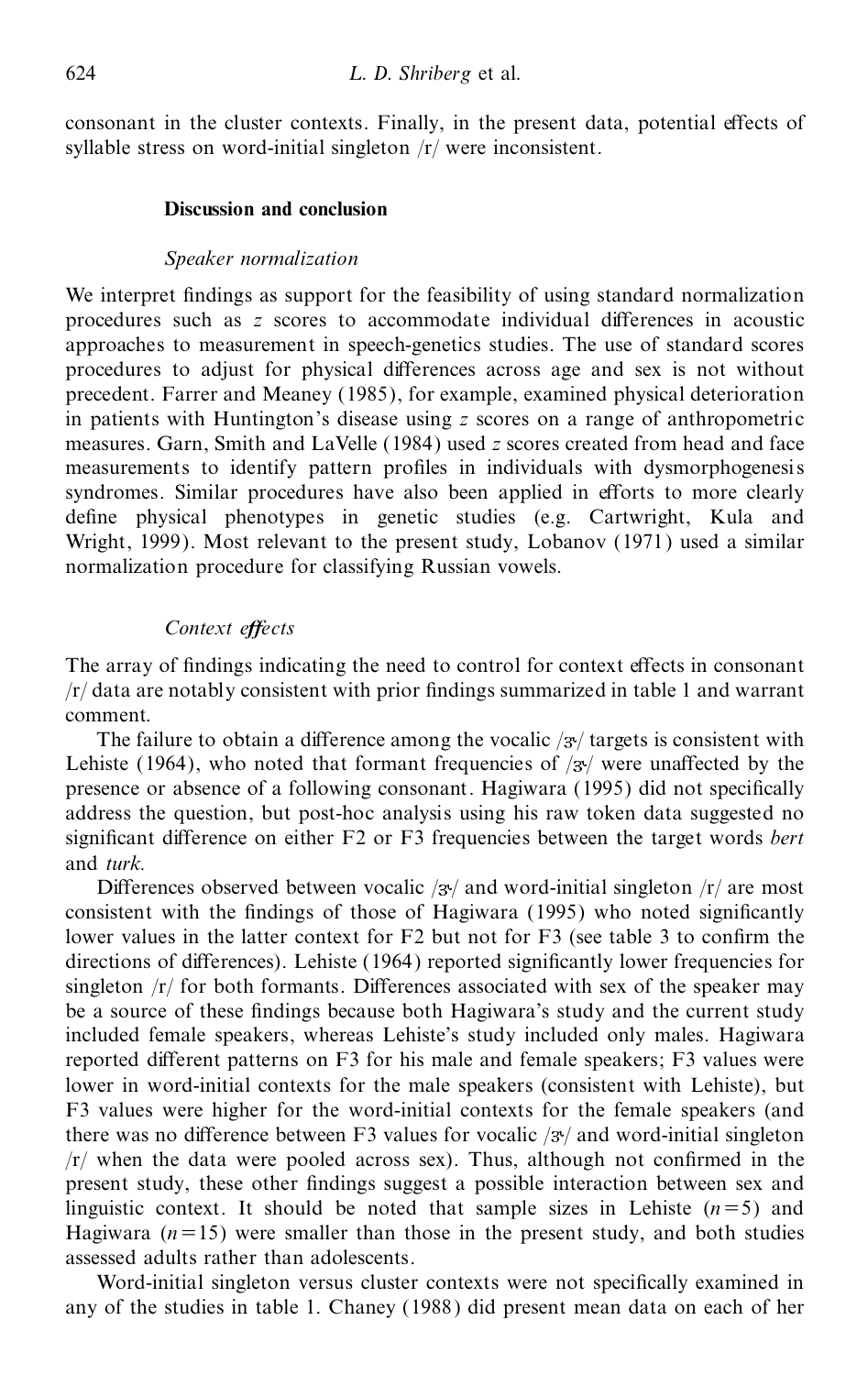four control speakers for F2 in singleton and cluster contexts. In each comparison, values for the cluster context were higher, which is consistent with the finding of significantly higher values for the cluster contexts in the current study. Espy-Wilson (1992) included clusters in her protocol, but did not compare them with singletons or provide data that could be used to construct a comparison. Guenther *et al*. (1999 ) presented graphical data for their seven speakers on medial singleton and cluster  $\frac{r}{r}$ productions. Visual examination of the figures in that report suggested a tendency for higher F3 frequencies in clusters compared to singletons (recall that F2 was not examined by Guenther *et al*.).

Comparative findings do not appear to be available on the acoustics of rhotics in stressed versus unstressed syllables. Espy-Wilson (1992) included target words with /r/ in unstressed, prestressed and poststressed positions but did not address findings at this level. It is possible that the inconsistent findings for syllable stress effects obtained in the current study may in part reflect the previously discussed problem of excessive token loss in the target word *rebel* (noun).

The failure to observe effects of a change in the following vowel on the formant frequencies of word-initial singleton  $/r/$  is consistent with the findings of Hagiwara (1995), who included nine different vowel contexts in his analysis, including the present /u/ (*rude*) context, but not  $\sqrt{\frac{at}{dt}}$  (*ride*). Chaney (1988), however, reported a significant main effect for vowels on singleton  $/r/$  for both F2 and F3. It may be noteworthy that the significant findings of Chaney were obtained from the speech of preschool-aged children. The possibility of age effects on the interaction of vowels with preceding segments is supported by the findings of Nittrouer, Studdert-Kennedy and McGowan (1989), who reported greater vowel effects on preceding fricatives in children (ages  $3-7$  years) compared to adults. The significant effects of vowels on the word-initial cluster contexts in the current study are consistent with Chaney's findings.

Extended discussion of the articulatory correlates of the context findings obtained in the present and prior studies is beyond the scope of this paper. The interested reader is referred to Espy-Wilson *et al*. (2000), Guenther *et al*. (1999) and Westbury *et al*. (1998) for recent detailed discussions.

## **Conclusion**

The findings of this study indicate that comparative acoustic normalization of the rhotic sounds produced by multiple-age speakers in the adolescent period can be accomplished using *z* scores to control for age and sex differences likely due to differences in vocal tract dimensions. Also, consistent with previous studies of US English rhotics, consonant  $\langle r \rangle$  production by children in this age range is clearly associated with linguistic context. These two findings suggest that for speech-genetics studies involving rhotic distortions, the reference data found in the Appendix (derived from Lee *et al*., 1999) may be used to determine the relative status (i.e. normalcy) of productions of stressed vocalic  $/3$  from speakers aged 5 years to young adulthood. The procedure is to compute a *z* score for each speaker in question, which in turn would be referenced to some appropriate standard of typical speech production (i.e. a predetermined cutoff value). Owing to the observed phonetic context effects in the present study, such information cannot be generalized to other English rhotics. A companion paper (Shriberg, Flipsen, Karlsson and McSweeny, 2001) uses this approach to develop an acoustic marker for residual  $/3$ <sup>t</sup> distortions.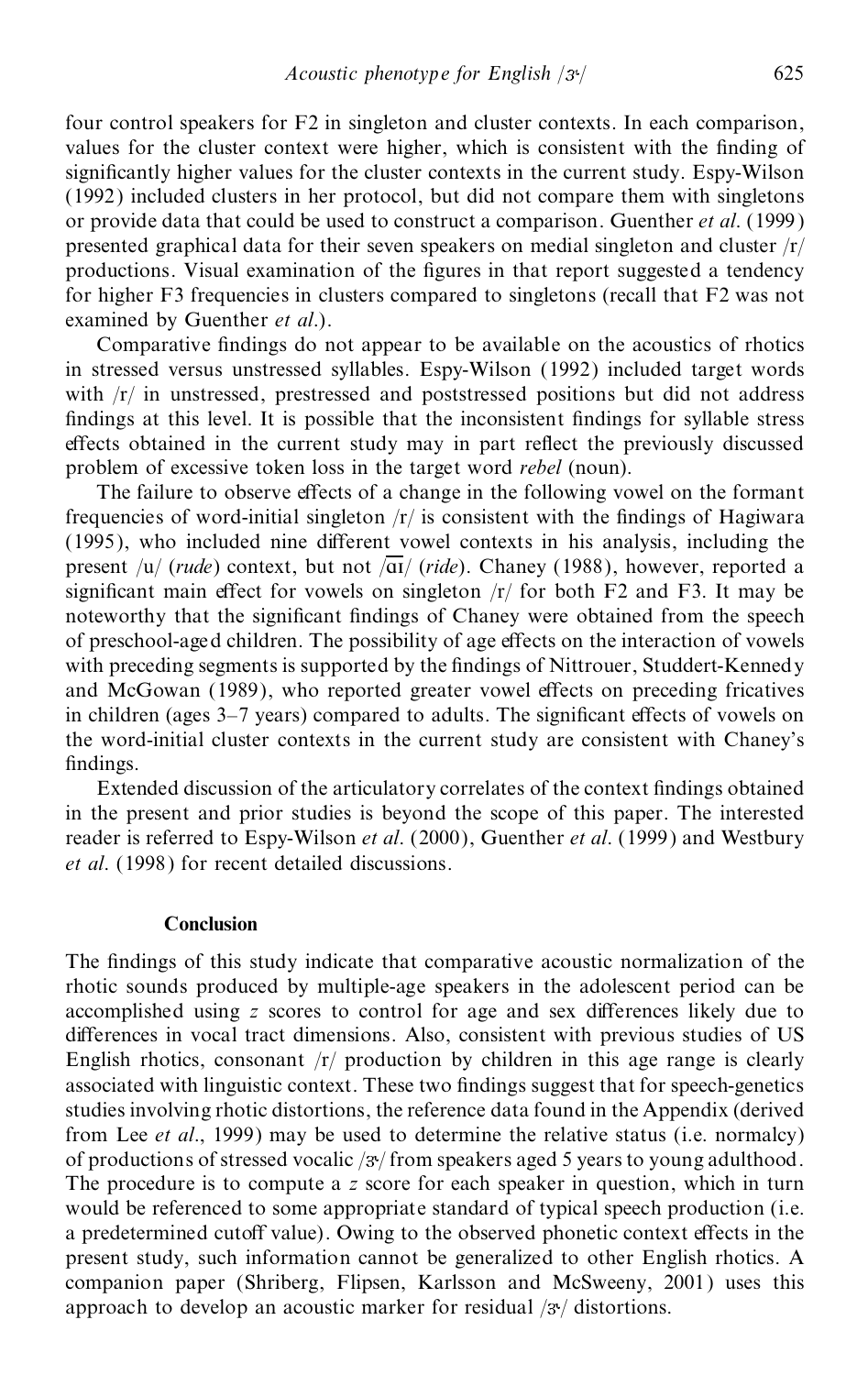#### **Acknowledgements**

Thanks to the following colleagues for their valuable assistance at different stages of this project: Chad Allen, Diane Austin, Kate Bunton, Frederic Gruber, Robert Hagiwara, Paul Milenkovic, Rachel Riely, Kristin Tjaden, David Wilson, and clini cians in the Madison Metropolitan School District. Special thanks to Sungbok Lee for providing the individual token data used to construct the Appendix and to Eugene Buder and Karen Forrest for their insightful comments on previous versions of this paper. Preparation of this paper was supported by grants from the National Institute on Deafness and Other Communication Disorders, National Institutes of Health, DC00496 and DC02746.

#### **Note**

1. For the interested reader, individual speaker data for the 26 speakers in the current study, including the *z*F2 by *z*F3 plots, are archived in Technical Report No. 8 at the Phonology Project website (http://www.waisman.wisc.edu/phonology/).

#### **References**

- Angelocci, A. A., Kopp, G. A. and Holbrook, A., 1964, The vowel formants of deaf and normal-hearing eleven- to fourteen-year-old boys. *Journal of Speech and Hearing Disorders*, 29, 156-170.
- BISHOP, D. V. M., NORTH, T. and DONLAN, C., 1996, Nonword repetition as a behavioural marker for inherited language impairment: Evidence from a twin study. *Journal of Child*  $P$ *sychology and*  $P$ *sychiatry*, **37**, 391–403.
- Bond, Z. S. and Wilson, H. F., 1980, /s/ plus stop clusters in children's speech. *Phonetica*, **37**, 149-158.
- Cartwright, A. R., Kula, K. and Wright, J. T., 1999, Craniofacial features associated with amelogenesis imperfecta. *Journal of Craniofacial Genetics and Developmental Biology*, **19**, 148±156.
- Chaney, C., 1988, Acoustic analysis of correct and misarticulated semivowels. *Journal of Speech and Hearing Research*, 31, 275-287.
- Conover, W. J. and Iman, R. L., 1981, Rank transformations as a bridge between parametric and nonparametric statistics. *The American Statistician*, 35, 124–133.
- Cucchiarini, C., 1996, Assessing transcription agreement: Methodological aspects. *Clinical Linguistics and Phonetics*, 10, 131-155.
- DALSTON, R. M., 1975, Acoustic characteristics of English /w, r,  $1/$  spoken correctly by young children and adults. *Journal of the Acoustical Society of America*, 57, 462-469.
- DIXON, W. E., JR, MATHENY, A. P. and MOHR, S. R., 1995, Heredity and environment in phoneme articulation: Hereditary and environmental contributions to articulation pro®ciency. *Acta geneticae medicae et gemellologiae*, **44**, 63±73.
- Espy-Wilson, C. Y., 1992, Acoustic measures for linguistic features distinguishing the semi vowels /w, j, r, l/ in American English. *Journal of the Acoustical Society of America*, **92**, 736-757.
- Espy-Wilson, C. Y., Boyce, S. E., Jackson, M., Narayanan, S. and Alwan, A., 2000, Acoustic modeling of American English /r/. *Journal of the Acoustical Society of America*, **108**, 343-356.
- FARRER, L. A. and MEANEY, F. J., 1985, An anthropmetric assessment of the Huntington's disease patients and families. *American Journal of Physical Anthropology*, **67**, 185±194.
- Felsenfeld, S., McGue, M. and Broen, P. A., 1995, Familial aggregation of phonological disorders: Results from a 28-year follow-up. *Journal of Speech and Hearing Research*, **38.** 1091-1107.
- FELSENFELD, S. and PLOMIN, R., 1997, Epidemiological and offspring analyses of developmental speech disorders using data from the Colorado Adoption Project. *Journal of Speech,* Language, and Hearing Research, 40, 778-791.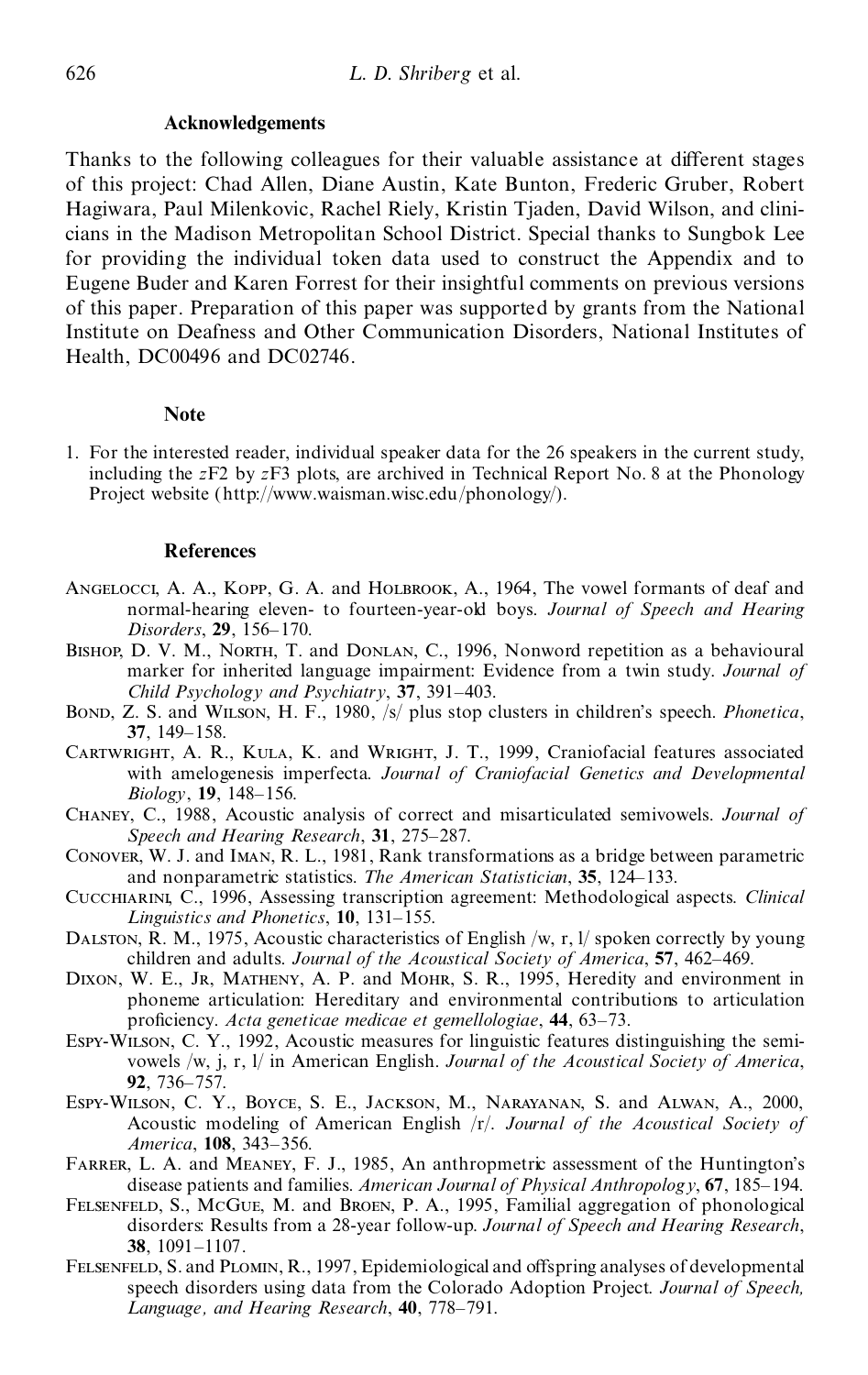- Fisher, S. E., Vargha-Khadem, F., Watkins, K. E., Monaco, A. P. and Pembrey, M. E., 1998, Localization of a gene implicated in a severe speech and language disorder. *Nature Genetics*, **18**, 168-170.
- Flipsen, P., Jr, Tjaden, K., Weismer, G., and Karlsson, H., 1996, Acoustic analysis protocol (Tech. Rep. No. 4). Phonology Project, Waisman Center on Mental Retardation and Human Development, University of Wisconsin-Madison.
- Flipsen, P., Jr, Shriberg, L. D., Weismer, G., Karlsson, H. and McSweeny, J, 1998, Acoustic reference data for /s/ in adolescents (Tech. Rep. No. 8). Phonology Project, Waisman Center on Mental Retardation and Human Development, University of Wisconsin-Madison.
- Flipsen, P., Jr, Shriberg, L. D., Weismer, G., Karlsson, H. B. and McSweeny, J. L., 1999, Acoustic characteristics of /s/ in adolescents. *Journal of Speech, Language, and Hearing Research*, **42**, 663-677.
- Forrest, K., Weismer, G., Elbert, M. and Dinnsen, D. A., 1994, Spectral analysis of target appropriate /t/ and /k/ produced by phonologically disordered and normally articulating children. *Clinical Linguistics and Phonetics*, 8, 267–281.
- GARN, S. M., SMITH, B. H. and LAVELLE, M., 1984, Application of pattern profile analysis to malformations of the head and face. *Radiology*, 150, 683–690.
- Gibbon, F. E., 2000, Features of impaired tongue control in children with articulation/ phonological disorders*.* Paper presented at the International Clinical Phonetics and Linguistics Association Conference, August, Edinburgh, Scotland.
- Gruber, F. A., 1997, Normalization of developmental phonological disorder: A survival analysis. Unpublished doctoral dissertation, University of Wisconsin-Madison.
- Gruber, F. A., 1999, Variability and sequential order of consonant normalization in children with speech delay. *Journal of Speech, Language, and Hearing Research*, 42, 460–472.
- Guenther, F. H., Espy-Wilson, C. Y., Boyce, S. E., Matthies, M. L., Zandipour, M. and PERKELL, J. S., 1999, Articulatory tradeoffs reduce acoustic variability during American English /r/ production. *Journal of the Acoustical Society of America*, **105**, 2854±2865.
- HAGIWARA, R. E., 1995, Acoustic realizations of American  $\frac{r}{a}$  as produced by women and men (UCLA Working Papers in Phonetics No. 90). Los Angeles, CA: University of California.
- Hewlett, N., 1988, Acoustic properties of  $/k$  and  $/t$  in normal and phonologically disordered speech. *Clinical Linguistics and Phonetics*, 2, 29-48.
- Hillenbrand, J., Getty, L. A., Clark, M. J. and Wheeler, K., 1995, Acoustic characteristics of American English vowels. *Journal of the Acoustical Society of America*, **97**, 3099±3111.
- HOFFMAN, P. R., STAGER, S., and DANILOFF, R. G., 1983, Perception and production of misarticulated /r/. *Journal of Speech and Hearing Disorders*, **48**, 210–215.
- Huer, M. B., 1989, Acoustic tracking of articulation errors: /r/. *Journal of Speech and Hearing Disorders*, 54, 530–534.
- Karlsson, H. B., 1999, An acoustic description of /s/ productions in two subtypes of child speech disorders. Unpublished master's thesis, University of Wisconsin, Madison.
- Karlsson, H. B., Shriberg, L. D., Flipsen, P., and McSweeny, J. L., 2001, Toward an acoustic marker for residual /s/ distortions. Manuscript submitted for publication.
- Kent, R. D., 1996, Hearing and believing: Some limits to the auditory-perceptual assessment of speech and voice disorders. *American Journal of Speech-Language Pathology*,  $5(3)$ ,  $7-23$ .
- Kent, R. D., and Vorperian, H. K., 1995, *Development of the craniofacial-oral-laryngeal anatomy* (San Diego, CA: Singular Publishing Group, Inc.).
- Klein, R. P., 1971, Acoustic analysis of the acquisition of acceptable r in American English. *Child Development*, **42**, 543-550.
- LAHEY, M. and EDWARDS, J., 1995, Specific Language Impairment: preliminary investigation of factors associated with family history and with patterns of language performance. *Journal of Speech and Hearing Research*, 38, 643-657.
- Lai, C. S. L., Fisher, S. E., Hurst, J. A., Levy, E. R., Hodgson, S., Fox, M., Jeremiah, S., Povey, S., Jamison, D. C., Green, E. D., Vargha-Khadem, F. and Monaco, A. P., 2000, The SPCH1 region on human 7q31: Genomic characterization of the critical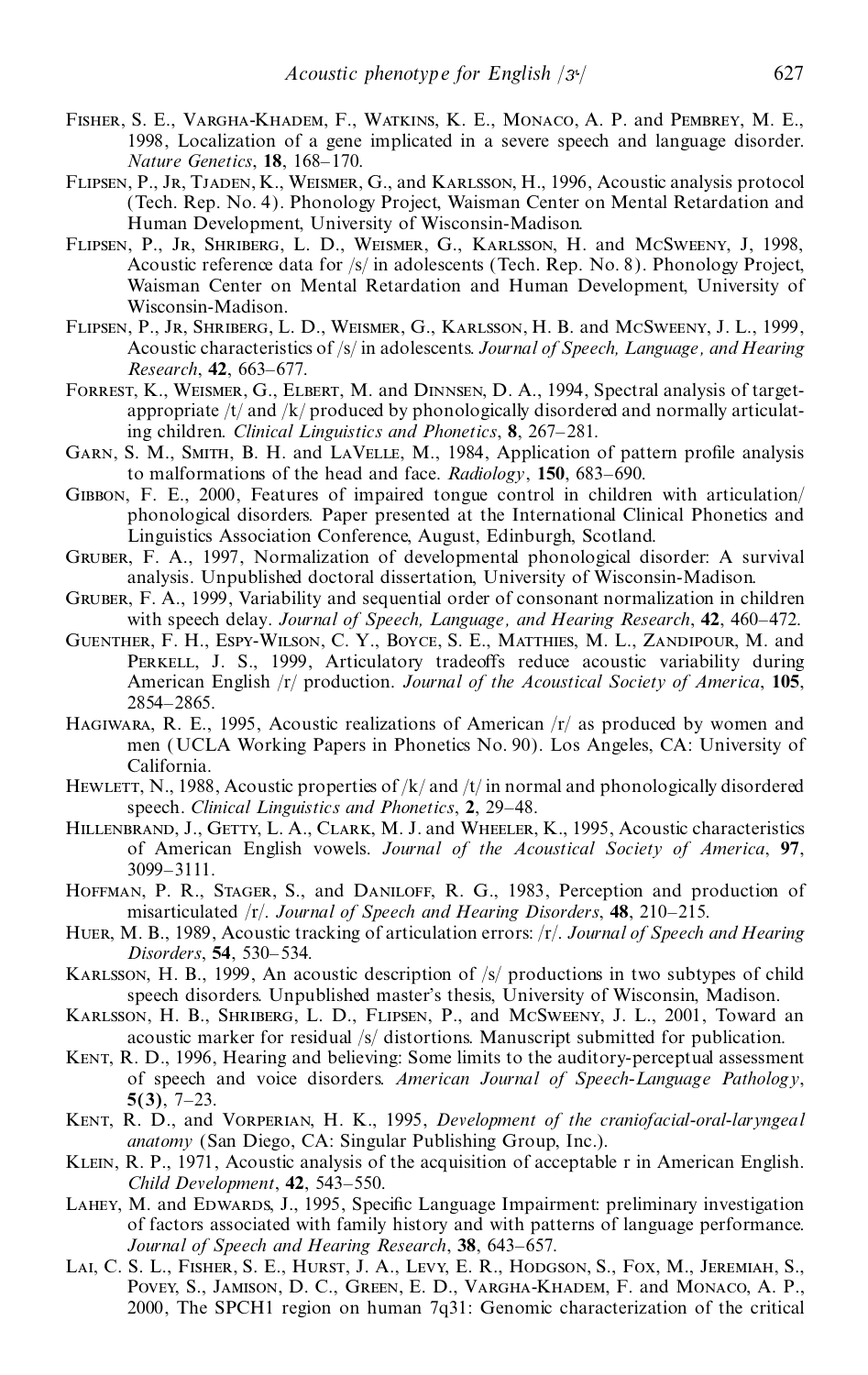interval and localization of translocations associated with speech and language disorder. *American Journal of Human Genetics*, 67, 357-368.

- Lee, S., Potamianos, A. and Narayanan, S., 1999, Acoustics of children's speech: Developmental changes in temporal and spectral parameters. *Journal of the Acoustical Society of America*, **105**, 1455-1468.
- Lehiste, I., 1964, Acoustical characteristics of selected English consonants. *International Journal of American Linguistics*, 30(3), 1–197.
- Lewis, B. A., Cox, N. J. and Byard, P. J., 1993, Segregation analysis of speech and language disorders. *Behaviour Genetics*, 23, 291-297.
- Lewis, B. A. and Freebairn, L., 1993, A clinical tool for evaluating the familial basis of speech and language disorders. *American Journal of Speech-Language Pathology*, **2(2)**, 38–43.
- Lewis, B. A. and SHRIBERG, L. D., 1994, Life span interrelationships among speech, prosodyvoice, and nontraditional phonological measures. Paper presented at the Annual Convention of the American Speech-Language-Hearing Association. November, New Orleans, LA.
- Lewis, B. A. and Thompson, L. A., 1992, A study of developmental speech and language disorders in twins. *Journal of Speech and Hearing Research*, 35, 1086-1094.
- Lindau, M., 1985, The story of /r/. In: V. A. Fromkin (ed.) *Phonetic linguistics: Essays in honor of Peter Ladefoged* (New York: Academic Press Inc.), pp. 157-168.
- LOBANOV, B. M., 1971, Classification of Russian vowels spoken by different speakers. *Journal of* the *Acoustical Society of America*, 49, 606-608.
- Matheny, A. P. and Bruggemann, C. E., 1973, Children's speech: Hereditary components and sex differences. *Folia phoniatrica*, 25, 442-449.
- Maxwell, E. M. and Weismer, G., 1982, The contribution of phonological, acoustic, and perceptual techniques to the characterization of a misarticulating child's voice contrast for stops. *Applied Psycholinguistics*, 3, 29–43.
- McSweeny, J. L. and Shriberg, L. D., 1995, Segmental and suprasegmental transcription reliability (Tech. Rep. No. 2). Phonology Project, Waisman Center on Mental Retardation and Human Development, University of Wisconsin-Madison.
- Milenkovic, P., 1996, CSpeech (Version 4) [Computer program]. Madison, WI: University of Wisconsin-Madison, Department of Electrical Engineering.
- Miller, J. L., Grosjean, F. and Lomanto, C., 1984, Articulation rate and its variability in spontaneous speech: A reanalysis and some implications. *Phonetica*, 41, 215–225.
- Nittrouer, S., Studdert-Kennedy, M. and McGowan, R. S., 1989, The emergence of phonetic segments: Evidence from the spectral structure of fricative-vowel syllables spoken by children and adults. *Journal of Speech and Hearing Research*, **32**, 120±132.
- Olive, J. P., Greenwood, A. and Coleman, J., 1993, *Acoustics of American English speech. A dynamic approach* (New York: Springer-Verlag).
- Parlour, S. F., 1991, Using self-report to identify adults with a history of developmental articulation disorder: a validation. Paper presented at the annual meeting of the Behavior Genetics Association, June, St. Louis, MO.
- Peterson, G. E. and Barney, H. L., 1952, Control methods used in the study of the vowels. *Journal of the Acoustical Society of America*, 24, 175-184.
- Rice, M. L., Haney, K. R. and Wexler, K., 1998, Family histories of children with SLI who show extended optional in®nitives. *Journal of Speech, Language, and Hearing Research*, **41**, 419±432.
- Shriberg, L. D., 1993, Four new speech and prosody-voice measures for genetics research and other studies in developmental phonological disorders. *Journal of Speech and Hearing Research*, 36, 105-140.
- SHRIBERG, L. D., 1999, Epidemiologic and diagnostic profiles for five developmental phonological disorders. Paper presented at the Annual Convention of the American Speech-Language-Hearing Association. November, San Francisco, CA.
- Shriberg, L. D., Aram, D. M. and Kwiatkowski, J., 1997, Developmental apraxia of speech: III. A subtype marked by inappropriate stress. *Journal of Speech, Language, and Hearing Research*, 40, 313-337.
- SHRIBERG, L. D. and AUSTIN, D., 1998, Comorbidity of speech-language disorder: Implications for a phenotype marker for speech delay. In: R. Paul (ed.) *The speech-language connection* (Baltimore, MD: Paul H. Brookes), pp. 73-117.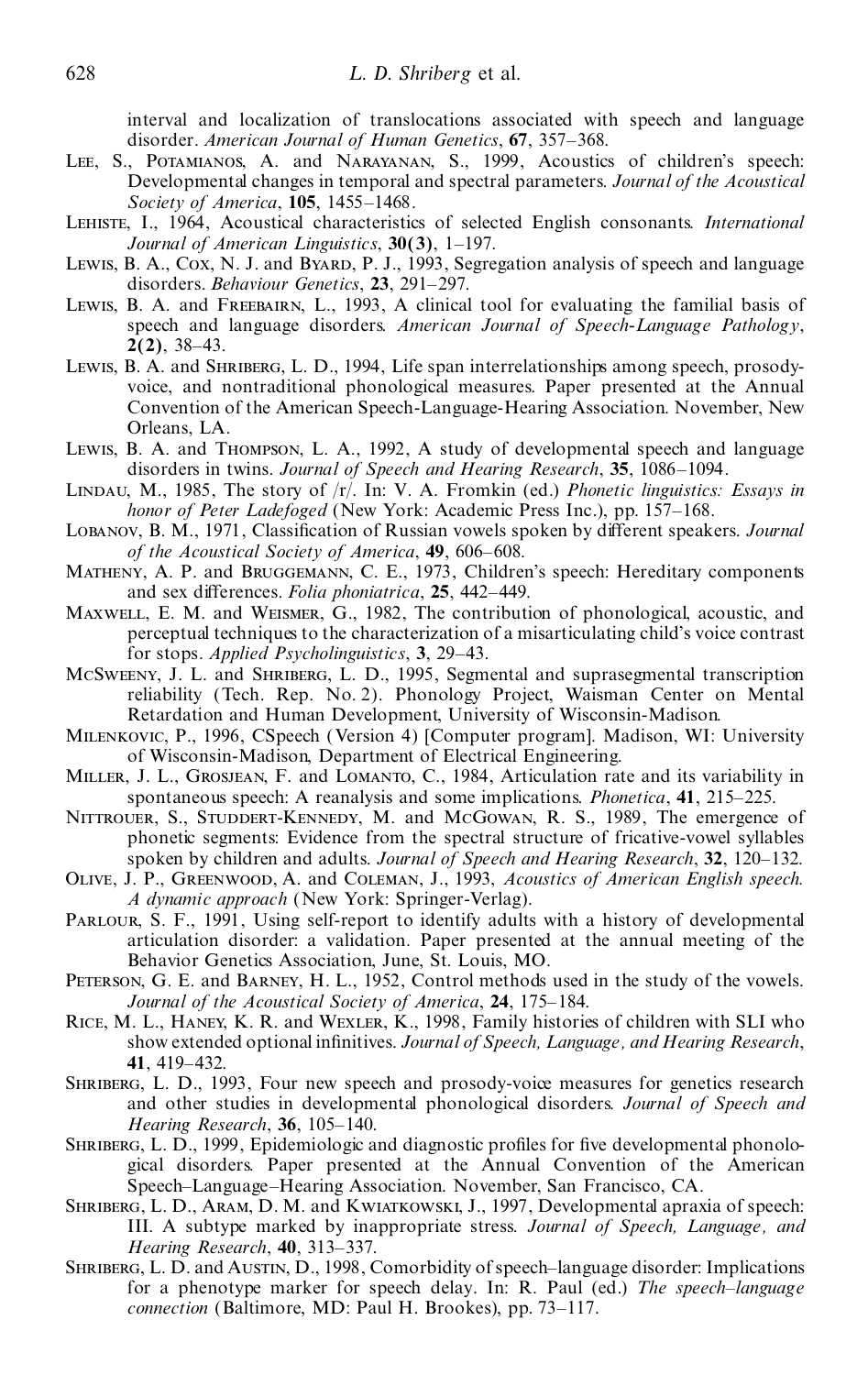- SHRIBERG, L. D., FLIPSEN, P., JR, KARLSSON, H. B. and MCSWEENY, J. L., 2001, Acoustic phenotypes for speech-genetics studies: an acoustic marker for residual  $/3$  $/$  distortions. *Clinical Linguistics and Phonetics*, 15, 631–650.
- Shriberg, L. D., Gruber, F. A. and Kwiatkowski, J., 1994, Developmental phonological disorders III: Long-term speech-sound normalization. *Journal of Speech and Hearing Research*, **37**, 1151±1177.
- Shriberg, L. D. and Kwiatkowski, J., 1994, Developmental phonological disorders I: a clinical profile. *Journal of Speech and Hearing Research*, 37, 1100-1126.
- SHRIBERG, L. D. and LoF, G. L., 1991, Reliability studies in broad and narrow phonetic transcription. *Clinical Linguistics and Phonetics*, 5, 225–279.
- Spitz, R. V., Tallal, P., Flax, J. and Benasich, A. A., 1997, Look who's talking: A prospective study of familial transmission of language impairments. *Journal of Speech, Language, and Hearing Research*, 40, 990-1001.
- Stockman, I. J., 1996, Phonological development and disorders in African-American children. In: A. G. Kamhi, K. E. Pollock and J. L. Harris (eds) *Communication development and disorders in African-American children: Research, assessment and intervention* (Baltimore, MD: Paul H. Brookes), pp.  $117-153$ .
- Syrdal, A. K. and Gopal, H. S., 1986, A perceptual model of vowel recognition based on the auditory representation of American English vowels. *Journal of the Acoustical Society of America*, **79**, 1086-1100.
- TALLAL, P., Ross, R. and CURTISS, S., 1989, Familial aggregation in Specific Language Impairment. *Journal of Speech and Hearing Disorders*, 54, 167-173.
- Tomblin, J. B., 1989, Familial concentration of developmental language impairment. *Journal of Speech and Hearing Disorders*, 54, 287–295.
- Tomblin, J. B. and Buckwalter, P. R., 1998, Heritability of poor language achievement among twins. *Journal of Speech, Language, and Hearing Research*, **41**, 188±199.
- TOMBLIN, J. B., FREESE, P. R. and RECORDS, N. L., 1992, Diagnosing Specific Language Impairment in adults for the purpose of pedigree analysis. *Journal of Speech and Hearing Research*, 35, 832-843.
- VAN DER LELY, H. K. J. and STOLLWERCK, L., 1996, A grammatical specific language impairment in children: an autosomal dominant inheritance? *Brain and Language*, **52**, 484±504.
- WEISMER, G., 1984, Acoustic analysis strategies for the refinement of phonological analysis [Monograph].  $ASHA$ , **22**, 30–52.
- WEISMER, G., MARTIN, R., KENT, R. D. and KENT, J. F., 1992, Formant trajectory characteristics of males with amyotrophic lateral sclerosis. *Journal of the Acoustical Society of America*, 91, 1085-1098.
- WESTBURY, J. R., HASHI, M. and LINDSTROM, M. J., 1998, Differences among speakers in lingual articulation for American English /r/. *Speech Communication*, **26**, 203–226.

# **Appendix**

*Reference data adapted from Lee* et al. (1999) *for*  $|3^{\circ}|$  *in* bird<sup>a</sup>

|          |             | Males      |            |             | Females    |            |
|----------|-------------|------------|------------|-------------|------------|------------|
| Age      | $n^{\rm b}$ | $F3 - F2c$ | $F3/F2^c$  | $n^{\rm b}$ | $F3 - F2c$ | $F3/F2^c$  |
| 5 years  | 26          | 797 (343)  | 1.47(0.21) | 20          | 643 (210)  | 1.38(0.14) |
| 6 years  | 15          | 567 (152)  | 1.37(0.12) | 25          | 644 (346)  | 1.35(0.19) |
| 7 years  | 19          | 616 (138)  | 1.38(0.09) | 32          | 749 (323)  | 1.44(0.22) |
| 8 years  | 38          | 517 (175)  | 1.31(0.12) | 19          | 669 (497)  | 1.43(0.46) |
| 9 years  | 33          | 527 (145)  | 1.34(0.10) | 37          | 541 (119)  | 1.31(0.08) |
| 10 years | 40          | 527 (169)  | 1.32(0.11) | 24          | 531 (221)  | 1.31(0.13) |